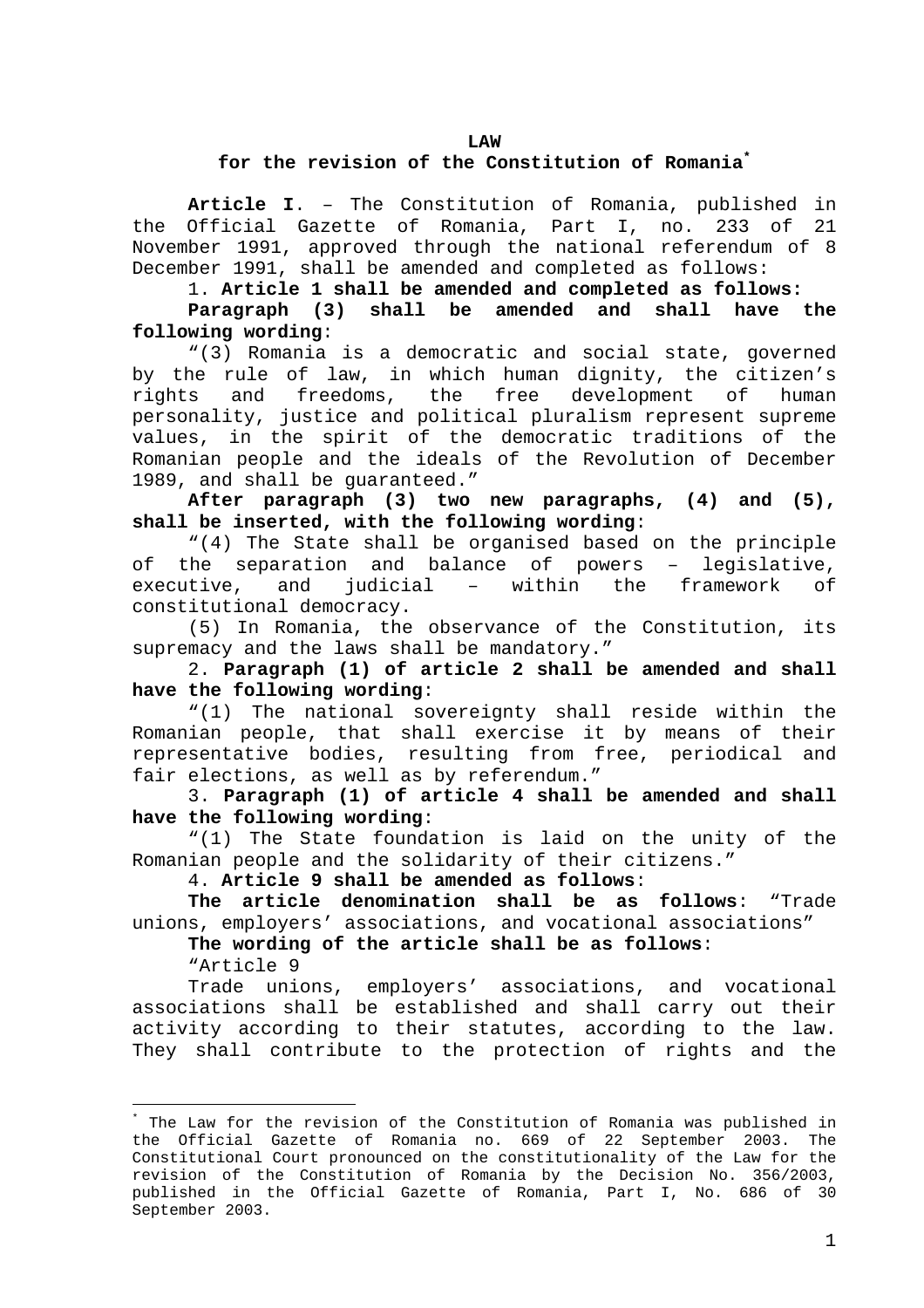promotion of their members' vocational, economic, and social interests."

5. **Under article 11, a new paragraph, (3), shall be inserted, with the following wording**:

"(3) If a treaty Romania is to become a party to comprises provisions contrary to the Constitution, its ratification shall only take place after the revision of the Constitution."

6. **Paragraph (2) of article 15 shall be amended and shall have the following wording**:

"(2) The law shall only act for the future, except for the more favourable criminal or administrative law."

7. **Article 16 shall be amended and completed as follows**:

**Paragraph (3) shall be amended and shall have the following wording**:

"(3) Access to public, civil, or military positions or dignities may be granted, according to the law, to persons whose citizenship is Romanian and whose domicile is in Romania. The Romanian State shall guarantee equal opportunities for men and women to occupy such positions and dignities."

**After paragraph (3), a new paragraph, (4), shall be inserted, with the following wording**:

"(4) After Romania's accession to the European Union, the Union's citizens who comply with the requirements of the organic law have the right to elect and be elected in the local public administration bodies."

8. **After paragraph (1) of article 19, a new paragraph, (1<sup>1</sup> ), shall be inserted, with the following wording**:

" $(1^1)$  By derogation from the provisions of paragraph  $(1)$ , Romanian citizens can be extradited based on the international agreements Romania is a party to, according to the law and on a mutual basis."

9. **Paragraph (2) of article 20 shall be amended and shall have the following wording**:

"(2) Where any inconsistencies exist between the covenants and treaties on the fundamental human rights Romania is a party of, and the national laws, the international regulations shall take precedence, unless the Constitution or national laws comprise more favourable provisions."

10. **Under article 21, two new paragraphs, (3) and (4), shall be inserted, with the following wording**:

"(3) All parties shall be entitled to a fair trial and a solution of their causes within a reasonable term.

(4) Administrative special jurisdictions are elective and free of charge."

11. **Article 23 shall be amended and completed as follows**:

**Paragraph (4) shall be amended and shall have the following wording**:

"(4) Preventive custody shall be ordered by a judge and only in the course of criminal proceedings."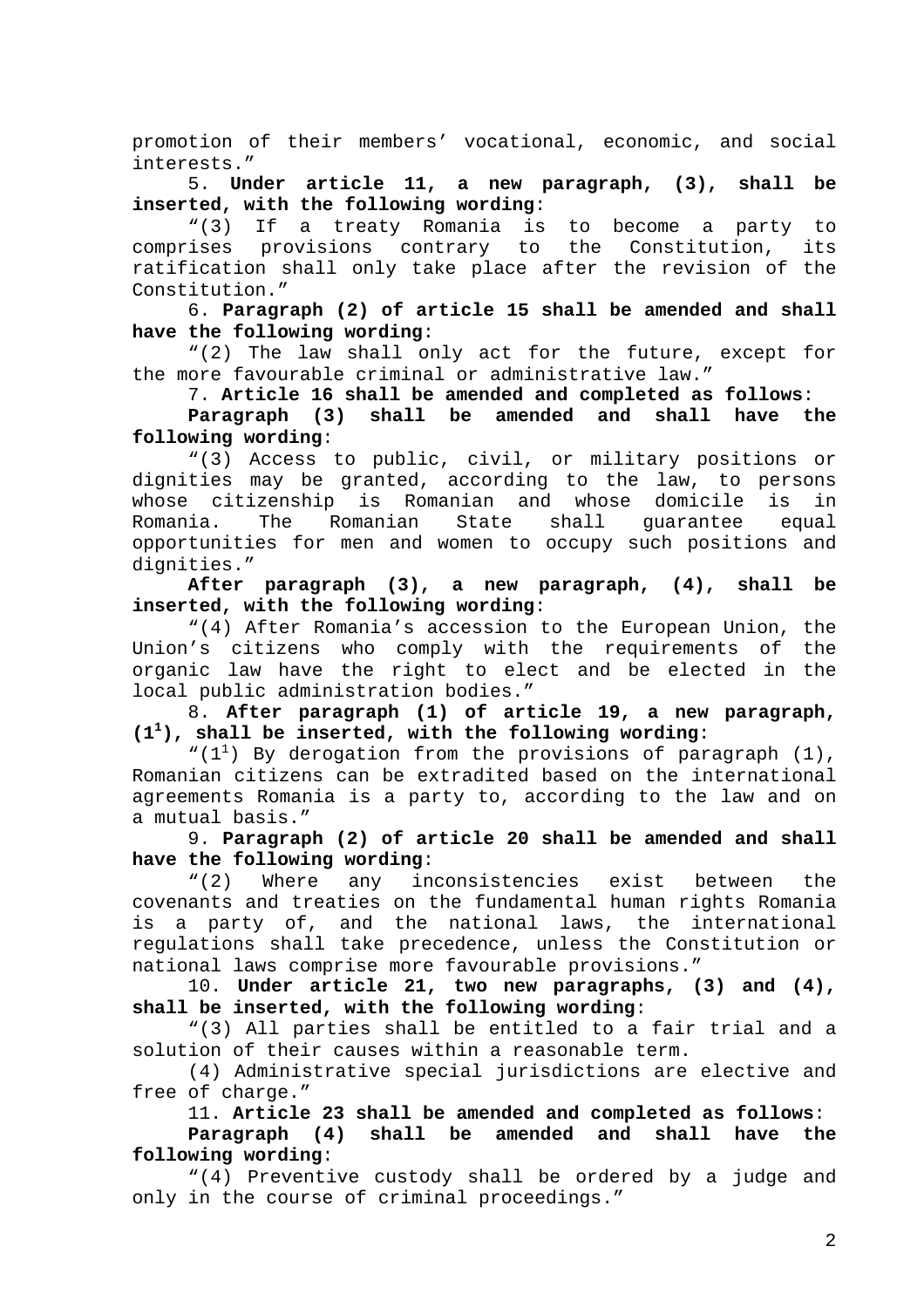<code>After paragraph (4), three new paragraphs, (4 $^1$ ), (4 $^2$ ), and</code> **(4<sup>3</sup> ), shall be inserted, with the following wording**:

" $(4^1)$  During the criminal proceedings, the preventive custody may only be ordered for 30 days at the most and extended for 30 days at the most each, without the overall length exceeding a reasonable term, and no longer than 180 days.

 $(4<sup>2</sup>)$  After the lawsuit has begun, the court is bound, according to the law, to check, on a regular basis and no later than 60 days, the lawfulness and grounds of the preventive custody, and to order at once the release of the defendant if the grounds for the preventive custody have ceased to exist or if the court finds there are no new grounds justifying the continuance of the custody.

 $(4<sup>3</sup>)$  The decisions by a court of law on preventive custody may be subject to the legal proceedings stipulated by the law."

# **Paragraph (6) shall be modified and shall have the following wording**:

"(6) The release of a detained or arrested person shall be mandatory if the reasons for such steps have ceased to exist, as well as under other circumstances stipulated by the law."

After paragraph  $(9)$ , a new paragraph,  $(9^1)$ , **), shall be inserted, with the following wording**:

"( $9<sup>1</sup>$ ) The freedom deprivation sanction can only be based on criminal grounds."

12. **Article 27 shall be amended as follows**:

**Paragraph (2) shall have the following wording**:

"(2) A derogation from the provisions of paragraph (1) can operate, according to the law, for the following instances:

a) for carrying into execution a warrant for arrest or a court decree;

b) for removing a risk to someone's life, physical integrity, or a person's assets;

c) for defending national security or public order;

d) for preventing the spread of an epidemic.

**Paragraph (3) shall have the following wording**:

"(3) Searches shall only be ordered by a judge and carried out under the terms and forms stipulated by the law."

**Paragraph (4) shall have the following wording**:

"(4) Searches during night time shall be forbidden, except for crimes in flagrante delicto."

13. **Paragraph (3) of article 31 shall be amended and shall have the following wording**:

"(3) The right to information shall not be prejudicial to the measures of protection of young people or national security."

14. **Article 32 shall be amended as follows**:

**Paragraph (4) shall have the following wording**: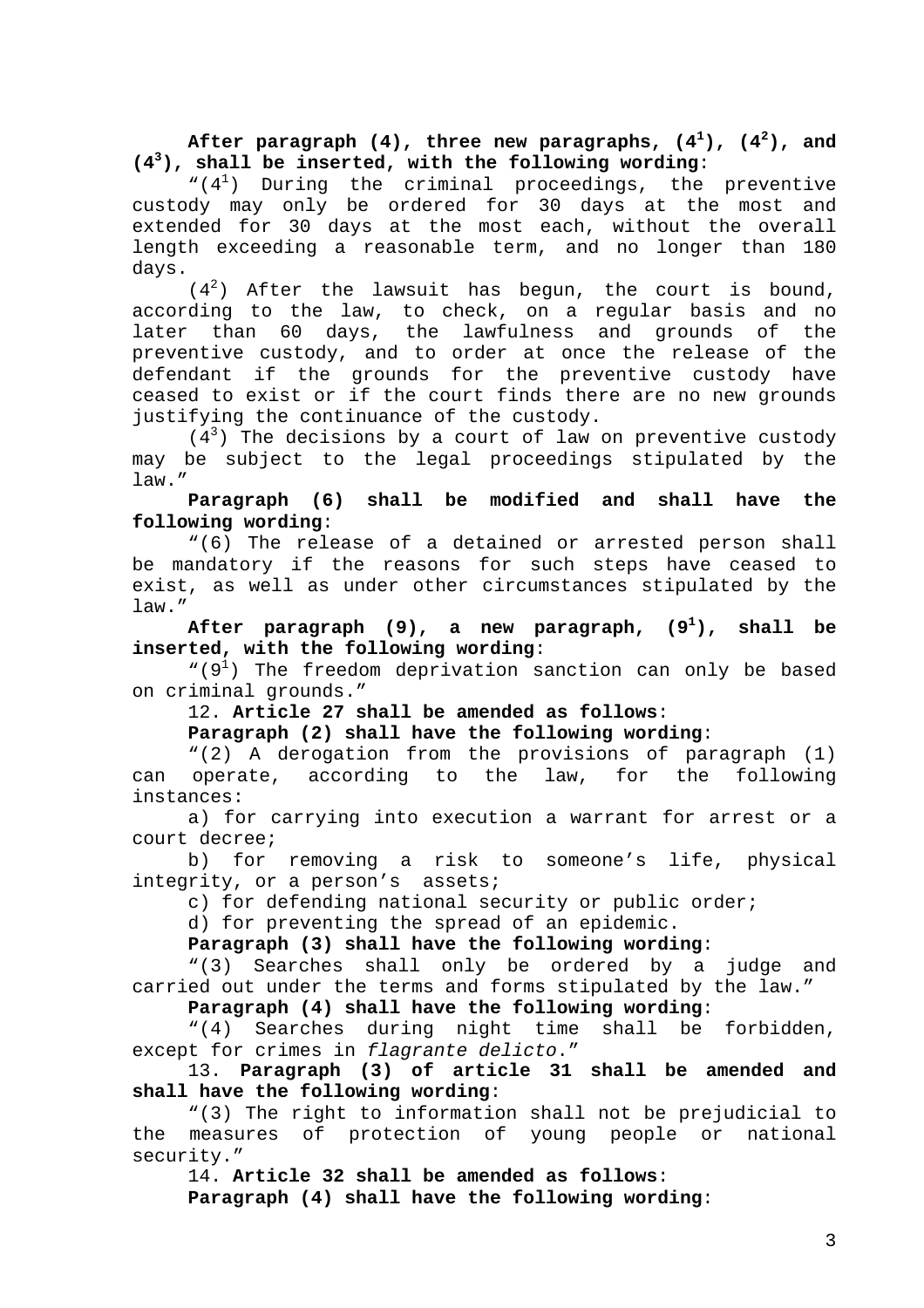"(4) State education shall be free, according to the law. The State shall grant social scholarships to children or young people coming from disadvantaged families and to those institutionalised, as stipulated by the law".

**Paragraph (5) shall have the following wording**:

"(5) Education at all levels shall take place in state, private, or confessional institutions, according to the law."

15. **After article 32, a new article, 321 , shall be inserted, with the following wording**:

**The article denomination shall be as follows**: "Access to culture"

### **The wording of the article shall be as follows**: "Article 32<sup>1</sup>

(1) The access to culture is guaranteed under the law.

(2) A person's freedom to develop his/her spirituality and to get access to the values of national and universal culture shall not be limited.

(3) The State must make sure that spiritual identity is preserved, national culture is supported, arts are stimulated, cultural legacy is protected and preserved, contemporary creativity is developed, and Romania's cultural and artistic values are promoted throughout the world."

16. **After article 33, a new article, 331 , shall be inserted, with the following wording**:

**The article denomination shall be**: "Right to a healthy environment"

**The wording of the article shall be as follows**:

"Article 33<sup>1</sup>

(1) The State shall acknowledge the right of every person to a healthy, well preserved and balanced environment.

(2) The State shall provide the legislative framework for the exercise of such right.

(3) Natural and legal entities shall be bound to protect and improve the environment."

17. **Paragraph (2) of article 35 shall be amended and shall have the following wording**:

"(2) Candidates must have turned, up to or on the election day, the age of at least 23 years in order to be elected for the Chamber of Deputies or the bodies of local public administration, the age of at least 33 years in order to be elected for the Senate, and the age of at least 35 years in order to be elected for the office of President of Romania.

18. **After article 35, a new article, 351 , shall be inserted, with the following wording**:

**The article denomination shall be**: "Right to be elected for the European Parliament"

**The wording of the article shall be as follows**: "Article 35<sup>1</sup>

After Romania's accession to the European Union, Romanian citizens shall have the right to elect and be elected for the European Parliament."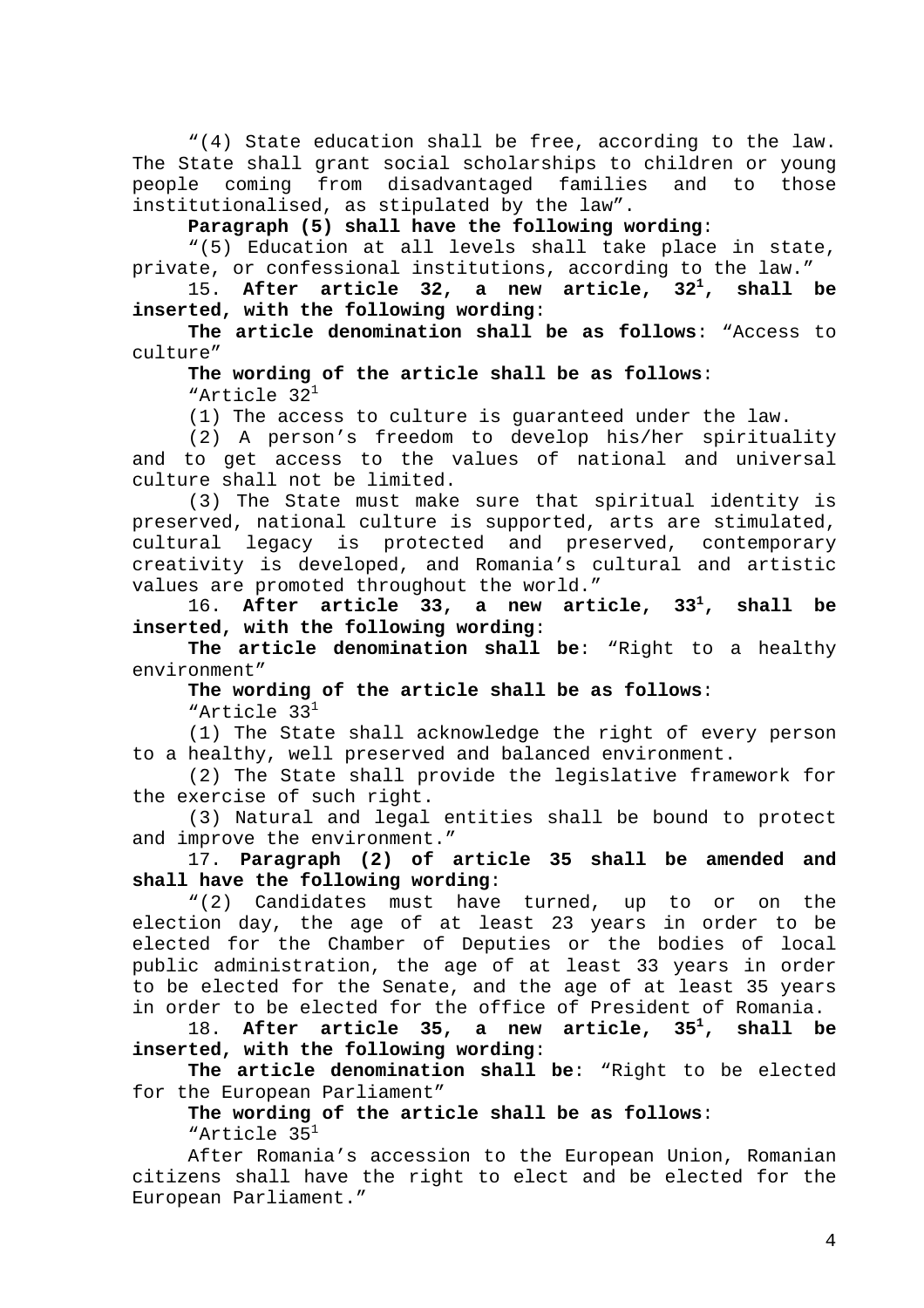19. **Paragraph (1) of article 37 shall be amended and shall have the following wording**:

"(1) Citizens may freely associate into political parties, trade unions, employers' associations, and other forms of association."

20. **Paragraphs (1) and (2) of article 38 shall be amended, and shall have the following wording**:

"(1) The right to work shall not be restricted. Everyone has a free choice of his/her profession, trade or occupation, as well as work place.

(2) All employees have the right to measures of social protection. These concern employees' safety and health, working conditions for women and young people, the setting up of a minimum gross salary per economy, weekends, paid rest leave, work performed under difficult and special conditions, as well as other specific conditions, as stipulated by the law."

21. **Under paragraph (2) of article 39, letter a) shall have the following wording**:

"a) activities of doing the military service as well as activities performed in lieu thereof, according to the law, due to religious or conscience-related reasons;"

22. **Article 41 shall be amended and completed as follows**:

**The article denomination shall be as follows**: "Right to private property"

**Paragraph (2) shall be amended and shall have the following wording**:

"(2) Private property shall be equally guaranteed and protected by the law, irrespective of its owner. Foreign and stateless persons shall only acquire the right to private property of land under the terms resulting from Romania's accession to the European Union and other international treaties Romania is a party to, on a mutual basis, under the terms stipulated by an organic law, as well as a result of lawful inheritance."

**After paragraph (3), a new paragraph, (31 ), shall be inserted, with the following wording**:

 $``(3<sup>1</sup>)$  The nationalisation or any other measures of forcible transfer of assets to public property based on the owners' social, ethnic, religious, political, or other discriminatory features."

23. **After article 41, a new article, 411 , shall be inserted, with the following wording**:

**The article denomination shall be as follows**: "Economic freedom"

**The wording of the article shall be as follows**:

"Article 41<sup>1</sup>

Free access of persons to an economic activity, free enterprise, and their exercise under the law shall be guaranteed."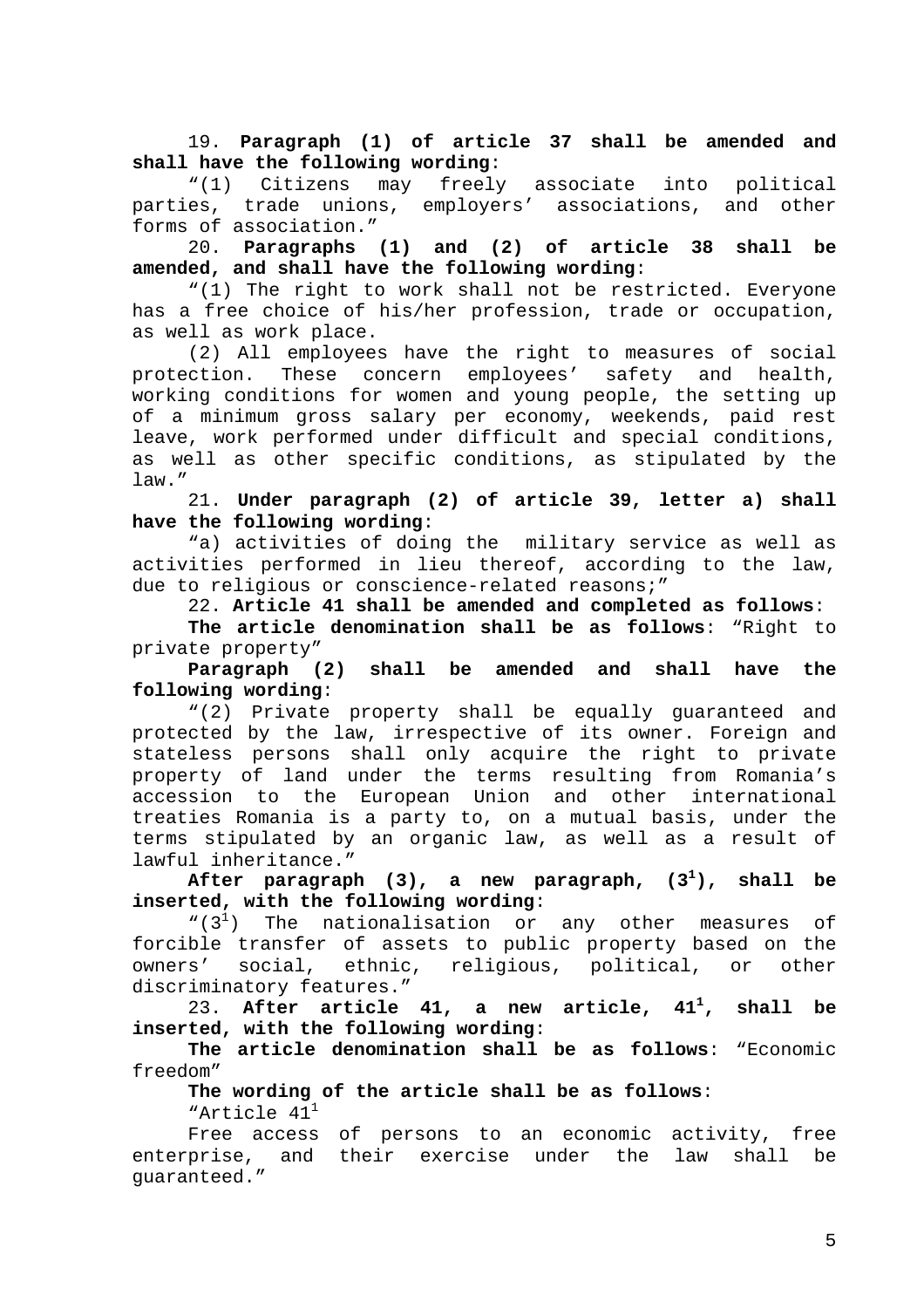24. **Paragraph (2) of article 43 shall be amended and shall have the following wording**:

"(2) Citizens have the right to pensions, paid maternity leave, medical care in public health centres, unemployment benefits, and other forms of public or private social securities, as stipulated by the law. Citizens have the right to social assistance, according to the law."

25. **Paragraph (2) of article 45 shall be amended and shall have the following wording**:

"(2) The State shall grant allowances for children and benefits for the care of ill or disabled children. Other forms of social protection for children and young people shall be established by law."

26. **Article 46 shall be amended and shall have the following wording**:

**The article denomination shall be as follows**: "Protection of disabled persons"

**The wording of the article shall be as follows**:

"Article 46

Disabled persons shall enjoy special protection. The State shall provide the accomplishment of a national policy of equal opportunities, disability prevention and treatment, so that disabled persons can effectively participate in community life, while observing the rights and duties of their parents or legal guardians."

## 27. **Article 48 shall be amended as follows**:

### **Paragraph (1) shall have the following wording**:

"(1) Any person aggrieved in his/her legitimate rights or interests by a public authority, by means of an administrative act or by the failure of a public authority to solve his/her application within the lawful term, is entitled to the acknowledgement of his/her claimed right or legitimate interest, the annulment of the act and reparation for the damage."

## **Paragraph (3) shall have the following wording**:

"(3) The State shall bear patrimony liability for any prejudice caused as a result of judicial errors. The State liability shall be assessed according to the law and shall not eliminate the liability of the magistrates having exercised their mandate in ill will or grave negligence."

# 28. **Article 49 shall be amended and shall have the following wording**:

"Article 49

(1) The exercise of certain rights or freedoms may only be restricted by law, and only if necessary, as the case may be, for: the defence of national security, of public order, health, or morals, of the citizens' rights and freedoms; conducting a criminal investigation; preventing the consequences of a natural calamity, disaster, or an extremely severe catastrophe.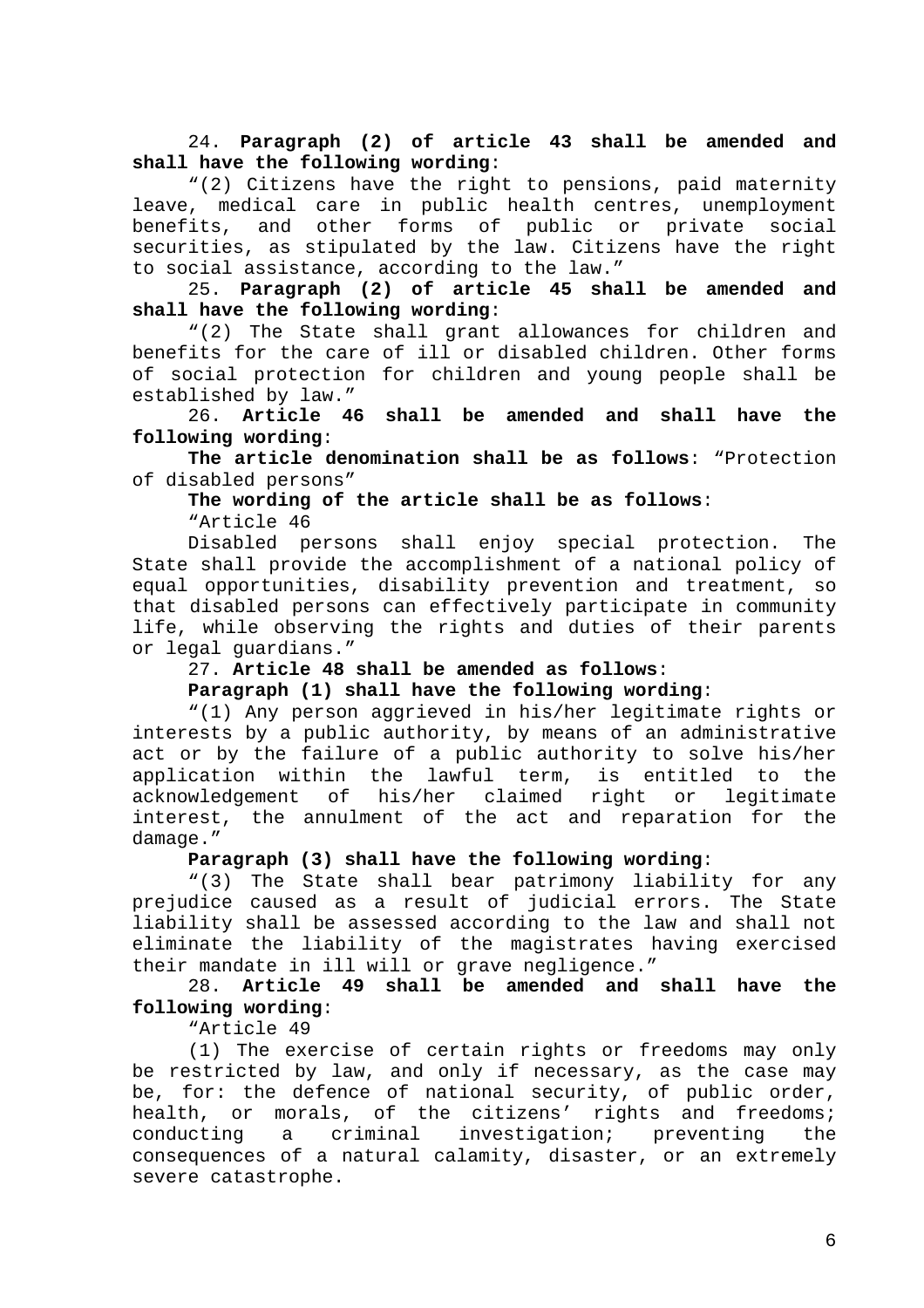(2) Such restriction shall only be ordered if necessary in a democratic society. The measure shall be proportional to the situation having caused it, applied without discrimination, and without infringing on the existence of such right or freedom".

29. **Article 51 shall be repealed.**

30. **Article 52 shall be amended as follows**:

**Paragraph (2) shall have the following wording**:

"(2) The terms for doing the military service shall be set up in an organic law."

**Paragraph (3) shall have the following wording**:

"(3) Citizens may be conscripted from the age of 20 and up to the age of 35, except for volunteers, under the terms of the applicable organic law."

31. **Article 55 shall be amended and shall have the following wording**:

"Article 55

(1) The Advocate of the People shall be appointed for a term of office of 5 years, in order to defend the natural persons' rights and freedoms. The Advocate of the People's deputies shall be specialised per fields of activity.

(2) The Advocate of the People and his/her deputies shall not perform any other public or private office, except for teaching positions in higher education.

(3) The organisation and functioning of the Advocate of the People institution shall be regulated by an organic law.

32. **Paragraph (1) of article 60 shall be amended and shall have the following wording**:

"(1) The Chamber of Deputies and the Senate shall be elected for a term of office of 4 years, which may be extended de jure in the event of a mobilisation, war, siege, or emergency, until such event has ceased to exist."

33. **Article 62 shall be amended and completed as follows**:

**The article denomination shall be as follows**: "Sessions of the Chambers"

**Paragraph (1) shall be amended and shall have the following wording**:

"(1) The Chamber of Deputies and the Senate shall meet in separate sessions."

**The introductory part of paragraph (2) shall be amended and shall have the following wording**:

"(2) The chambers may also meet in joint sessions, based on the regulations passed by a majority vote of the Deputies and Senators, in order:

**Point f) of paragraph (2) shall be amended and shall have the following wording**:

"f) to approve the national strategy of homeland defence;"

After point f) of paragraph (2), a new point,  $f^1$ ), shall **be inserted, with the following wording**: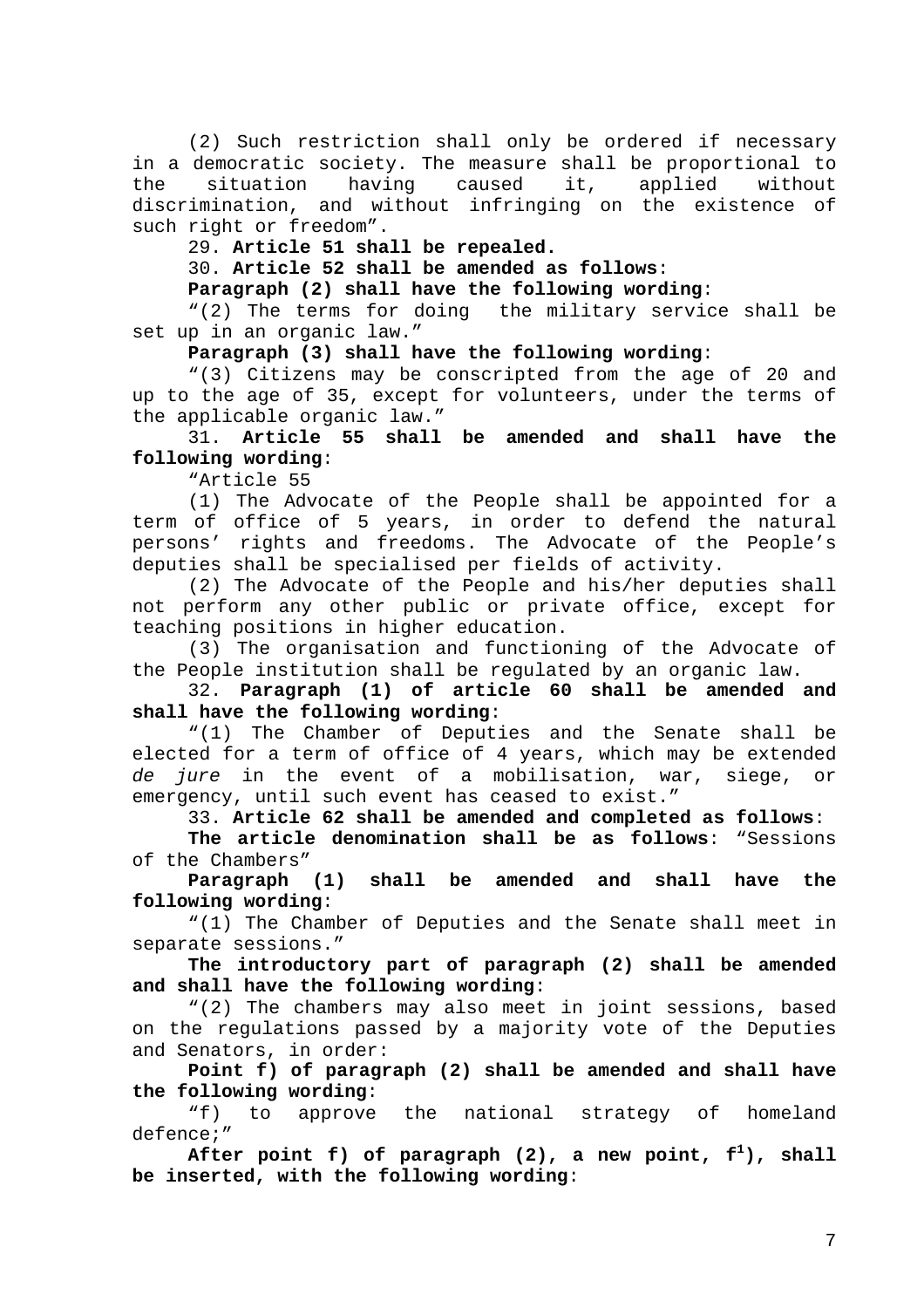"f<sup>1</sup>) to examine reports of the Supreme Council of National Defence;"

**Point g) of paragraph (2) shall be amended and shall have the following wording**:

"g) to appoint, based on proposals by the President of Romania, the directors of the intelligence services, and to exercise control over the activity of such services;"

<code>After point g</code>) of paragraph (2), two new points, <code>g<sup>1</sup>)</code> and **g2 ), shall be inserted, with the following wording**:

" $g^1$ ) to appoint the Advocate of the People;

 $g^2$ ) to establish the status of the Deputies and Senators, their emoluments, and other rights;"

34. **Paragraph (1) of article 67 shall be amended and shall have the following wording**:

"(1) Deputies and Senators shall begin the exercise of their office on the day the Chamber they are members of has lawfully met, on condition the election is validated and the oath is taken. The form of the oath shall be regulated by an organic law."

35. **Article 69 shall be amended and completed as follows**: "Article 69

(1) No Deputy or Senator shall be held judicially accountable for the votes cast or the political opinions expressed while exercising their office.

(2) The Deputies and Senators may be subject to criminal investigation, or criminally prosecuted for acts that are not connected with their votes or their political opinions expressed in the exercise of their office, but shall not be searched, detained or arrested without the consent of the chamber they are a part of, after being heard. The investigation and prosecution shall only be carried out by the Public Prosecutor's Office attached to the High Court of Cassation and Justice. The High Court of Cassation and Justice shall have jurisdiction over this case.

(3) If caught in the act, Deputies or Senators may be detained and searched. The Ministry of Justice shall inform without delay the president of the Chamber in question on the detainment and search. If, after being notified, the Chamber in question finds there are no grounds for the detainment, it shall order the annulment of such a measure at once.

36. **Article 70 shall be repealed.**

37. **Article 71 shall be repealed.**

38. **Paragraph (3) of article 72 shall be amended and shall have the following wording**:

"(3) Organic laws shall regulate:

a) the electoral system; the organisation and functioning of the Permanent Electoral Authority;

b) the organisation, functioning, and financing of political parties;

c) the status of Deputies and Senators, the establishment of their emoluments and other rights;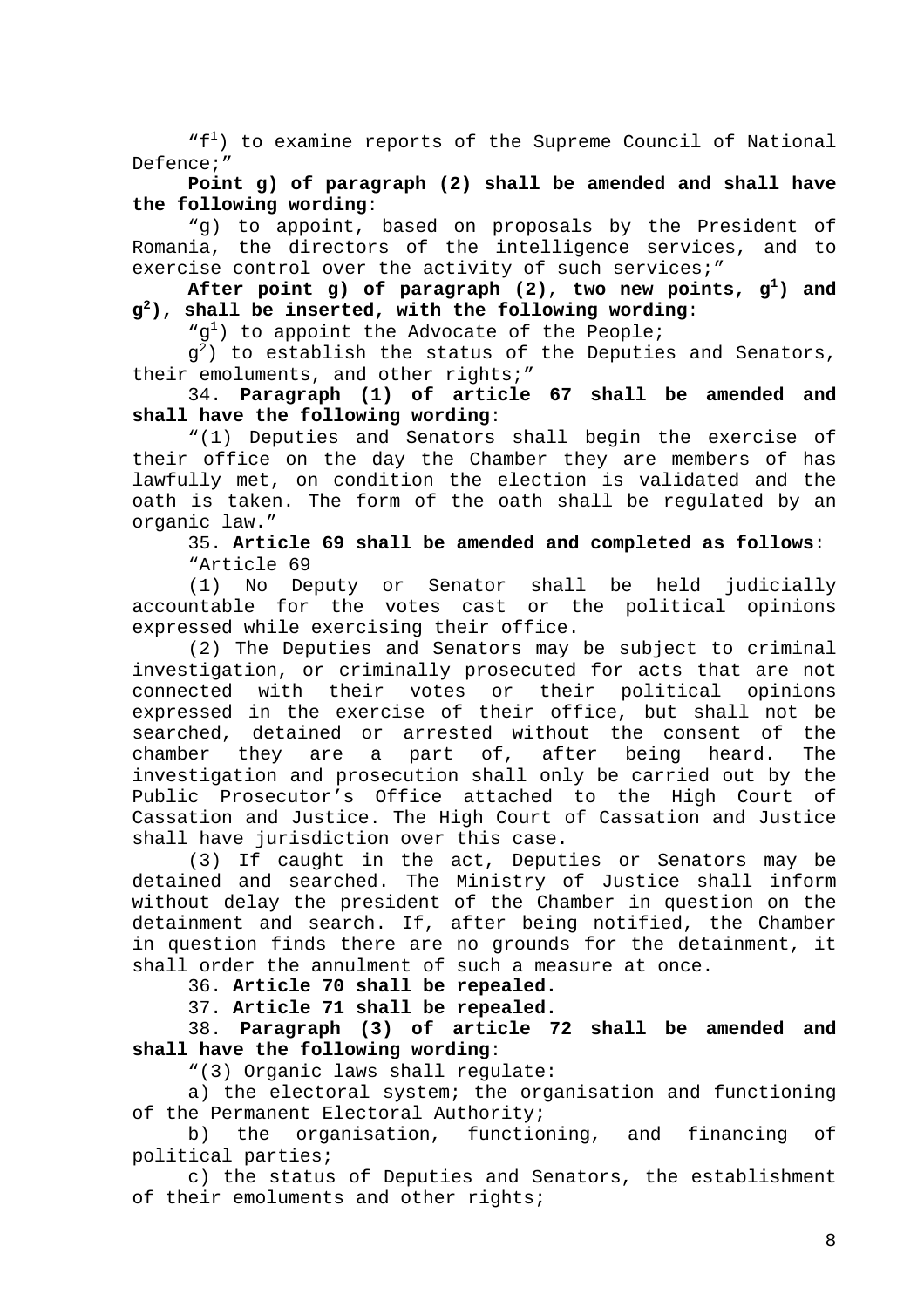d) the organisation and holding of referendum;

e) the organisation of the Government and of the Supreme Council of National Defence;

f) the state of partial or total mobilisation of the armed forces and the state of war;

g) the state of siege and emergency;

h) criminal offences, penalties, and the execution thereof;

i) the granting of amnesty or collective pardon;

j) the status of public servants;

k) the contentious business falling within the competence of administrative courts;

l) the organisation and functioning of the Superior Council of Magistracy, the courts of law, the Public Ministry, and the Court of Audit;

m) the general legal status of property and inheritance;

n) the general organisation of education;

o) the organisation of local public administration, territory, as well as the general rules on local autonomy;

p) the general rules covering labour relations, trade unions, employers' associations, and social protection;

r) the status of national minorities in Romania;

s) the general statutory rules of religious cults;

t) the other fields for which the Constitution stipulates the enactment of organic laws."

# 39. **Article 73 shall be amended as follows**:

**Paragraph (1) shall have the following wording**:

"(1) A legislative initiative shall lie, as the case may be, with the Government, Deputies, Senators, or a number of at least 100,000 citizens entitled to vote. The citizens who exercise their right to a legislative initiative must belong to at least one quarter of the country's counties, while, in each of those counties or the Municipality of Bucharest, at least 5,000 signatures should be registered in support of such initiative."

**Paragraph (3) shall have the following wording**:

"(3) The Government shall exercise its legislative initiative by introducing bills to the Chamber having competence for its adoption, as a first notified Chamber."

**Paragraph (5) shall have the following wording**:

"(5) Legislative proposals shall be first submitted to the chamber having competence for its adoption, as a first notified Chamber."

40. **After article 73, a new article, 731 , shall be inserted, with the following wording**:

**The article denomination shall be as follows**: "Notification to the Chambers"

**The wording of the article shall be as follows**: "Article 73<sup>1</sup>

(1) The Chamber of Deputies, as a first notified Chamber, shall debate and adopt the bills and legislative proposals for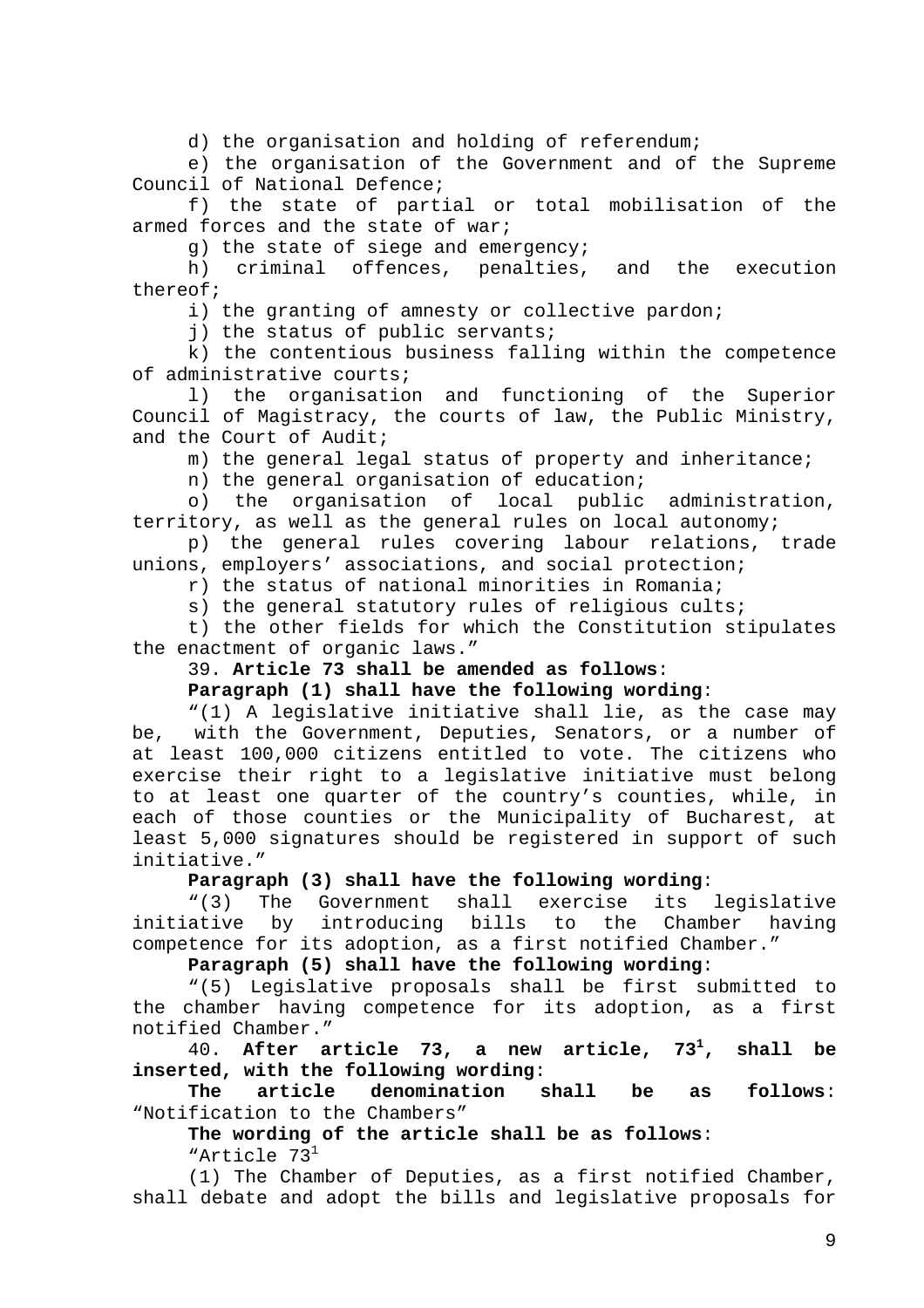the ratification of treaties or other international agreements and the legislative measures deriving from the implementation of such treaties and agreements, as well as bills of the organic laws stipulated under article 31 (5), article 37 (3), article 52 (2), article 55 (3), article 72 (3) e), k), l), n), o), article 79 (2), article 101 (3), article 104 (2), article 116 (3), article 117 (2) and (3), article 119 (2), article 125 (4) and (5), and article 140 (4). The other bills or legislative proposals shall be submitted to the Senate, as a first notified Chamber, for debate and adoption.

(2) The first notified Chamber shall pronounce within 45 days. For codes and other extremely complex laws, the term will be 60 days. If such terms are exceeded, it shall be deemed that the bill or legislative proposal has been adopted.

(3) After the first notified Chamber adopts or repeals it, the bill or legislative proposal shall be sent to the other Chamber, which will make a final decision.

(4) In the event the first notified Chamber adopts a provision which, under paragraph (1), belongs to its decisionmaking competence, the provision is adopted as final if the other Chamber also adopts it. Otherwise, for the provision in question only, the bill shall be returned to the first notified Chamber, which will make a final decision in an emergency procedure.

(5) The provisions of paragraph (4) concerning the bill being returned shall also apply accordingly if the decisionmaking Chamber should adopt a provision for which the decision-making competence belongs to the first Chamber."

41. **Article 75 shall be repealed.**

42. **Article 76 shall be repealed.**

43. **Article 78 shall be amended and shall have the following wording**:

"Article 78

The law shall be published in the Official Gazette of Romania and come into force 3 days after its publication date, or on a subsequent date stipulated in its text."

44. **Paragraph (1) of article 83 shall be amended and shall have the following wording**:

"(1) The term of office of the President of Romania is five years, being exercised from the date the oath was taken."

45. **Article 84 shall be amended as follows**:

**Paragraph (2) shall be amended and shall have the following wording**:

"(2) The President of Romania shall enjoy immunity. The provisions of article 69 (1) shall apply accordingly."

**Paragraph (3) shall be repealed.**

46. **Under article 85, a new paragraph, (3), shall be inserted, with the following wording**:

"(3) If, through the reshuffle proposal, the political structure or composition of the Government is changed, the President of Romania shall only be entitled to exercise the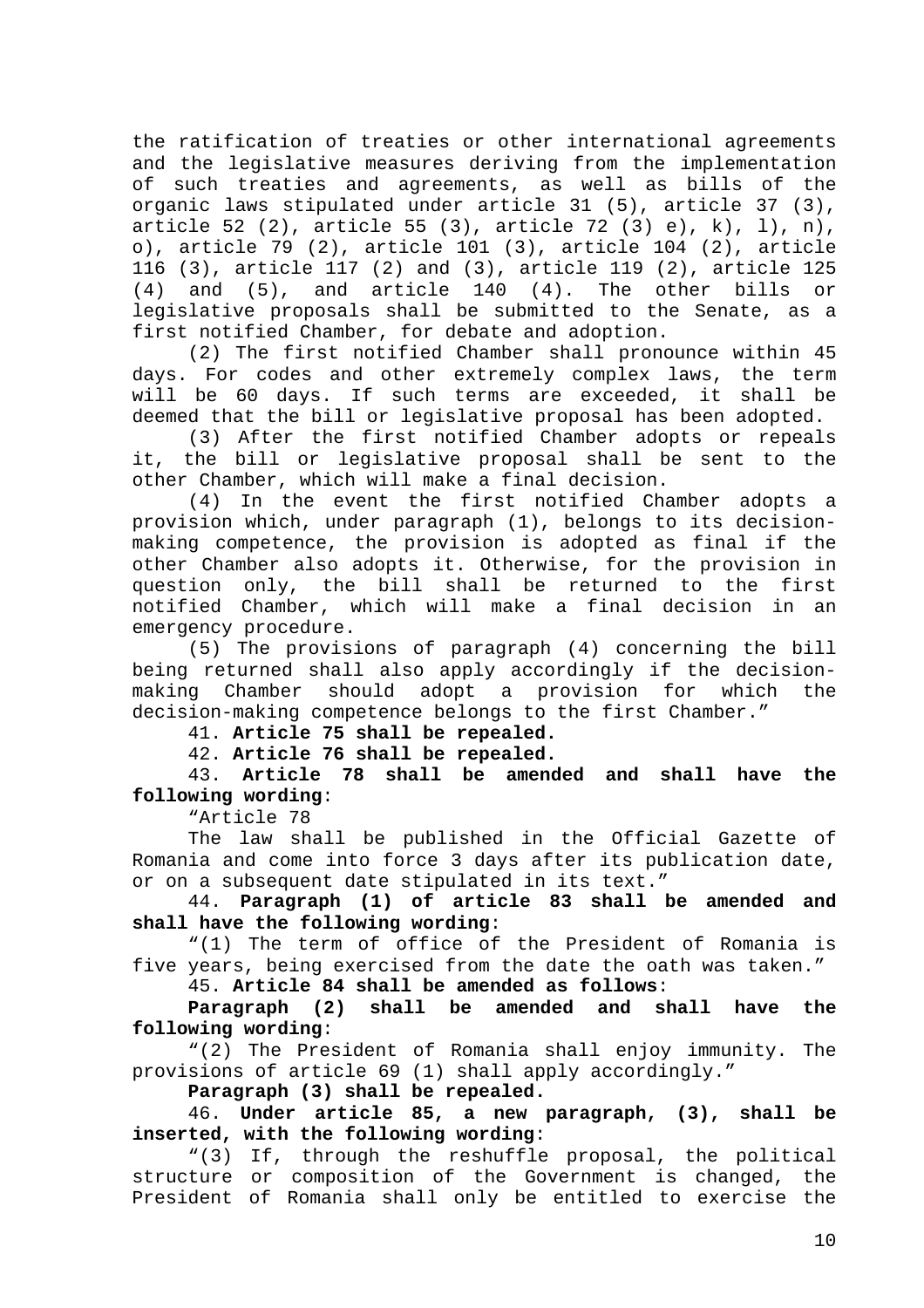power stipulated under paragraph (2) based on the Parliament's approval, granted following the proposal by the Prime Minister."

47. **Paragraph (3) of article 89 shall be amended and shall have the following wording**:

"(3) The Parliament cannot be dissolved during the last six months of the term of office of the President of Romania, or during a state of mobilisation, war, siege, or emergency."

48. **Paragraph (1) of article 91 shall be amended and shall have the following wording**:

"(1) The President shall, in the name of Romania, conclude international treaties negotiated by the Government, and then submit them to the Parliament for ratification, within a reasonable term. The other treaties and international agreements shall be concluded, approved, or ratified according to the procedure set up by law."

49. **After paragraph (3) of article 92, a new paragraph, (4), shall be inserted, with the following wording**:

"(4) In the event of mobilisation or war, the Parliament shall pursue its activity throughout the length of such states, and, if not in session already, it shall be de jure convened within 24 hours after such a state has been declared."

50. **Paragraph (1) of article 93 shall be amended and shall have the following wording**:

"(1) The President of Romania shall, according to the law, institute the state of siege or state of emergency in the entire country or in some territorial-administrative units, and ask for the Parliament's approval for the measure adopted, within 5 days of the date of taking it, at the latest."

51. **After article 95, a new article, 951 , shall be inserted, with the following wording**:

**The article denomination shall be as follows**: "Impeachment"

**The wording of the article shall be as follows**:

"Article 95<sup>1</sup>

(1) The Chamber of Deputies and the Senate may decide the impeachment of the President of Romania for high treason, in a joint session, based on the votes of at least two thirds of the number of deputies and senators.

(2) The impeachment proposal may be initiated by a majority of deputies and senators and shall, without further delay, be notified to the President of Romania, so that he can give explanations about the facts he is being held accountable for.

(3) From the impeachment date and up to the dismissal date, the President is under de jure suspension.

(4) The jurisdiction for judging such cases shall belong to the High Court of Cassation and Justice. The President shall be dismissed de jure on the date the court decree impeaching him is final."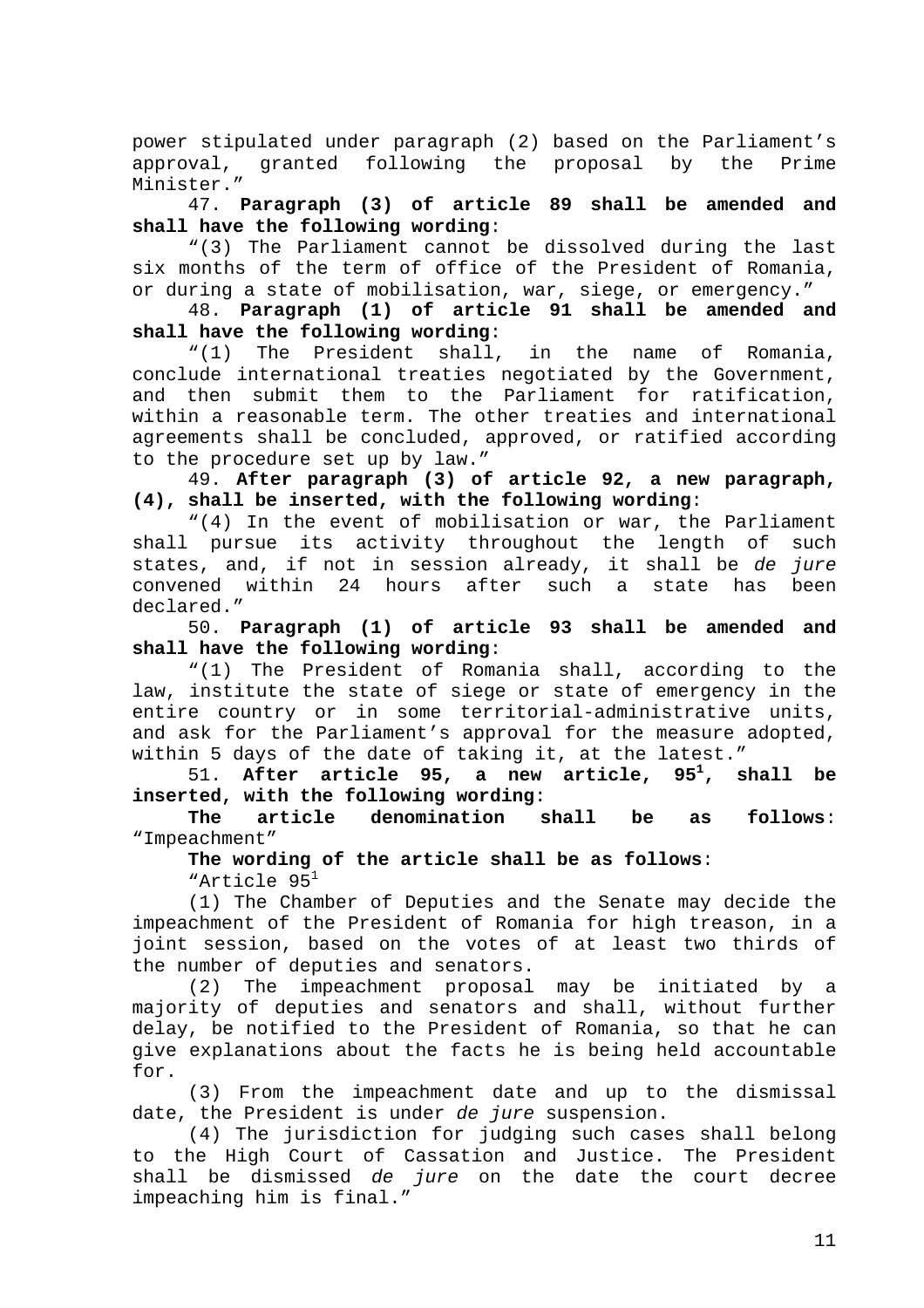52. **Article 106 shall be amended as follows**:

**After paragraph (1), a new paragraph, (11 ), shall be inserted, with the following wording**:

" $(1^1)$  The President of Romania cannot dismiss the Prime Minister."

#### **Paragraph (2) shall have the following wording**:

"(2) If the Prime Minister finds himself in one of the situations stipulated under article 105, except for him being dismissed, or if it is impossible for him to exercise his powers, the President of Romania shall designate another member of the Government as interim Prime Minister, in order to carry out the powers of the Prime Minister, until a new Government is formed. The interim, during the Prime Minister's impossibility to exercise the powers of the said office, shall cease if the Prime Minister resumes his activity within the Government."

53. **Paragraph (2) of article 109 shall have the following wording**:

"(2) The Government shall be dismissed on the date the Parliament withdraws the confidence granted to it, or if the Prime Minister finds himself in one of the situations stipulated under article 105, except for him being dismissed, or in case of his impossibility to exercise his powers for more than 45 days."

54. **Article 111 shall be amended and completed as follows**:

**The article denomination shall be as follows**: "Questions, interpellations, and simple motions"

**The wording of the article shall be as follows**:

"Article 111

(1) The Government and each of its members shall be bound to answer the questions or interpellations raised by the deputies or senators, under the terms stipulated by the regulations of the two Chambers of the Parliament.

(2) The Chamber of Deputies or the Senate may carry a simple motion expressing their position as to a matter of domestic or foreign policy, or, as the case may be, a matter having been the subject of an interpellation."

55. **Paragraph (3) of article 113 shall be amended and shall have the following wording**:

"(3) If the Government has not been dismissed according to paragraph (2), the bill presented, amended, or completed, as the case may be, with the amendments accepted by the Government, shall be deemed as passed, and the implementation of the programme or general policy statement shall become binding on the Government."

56. **Article 114 shall be amended and completed as follows**:

**Paragraph (4) shall be amended and shall have the following wording**: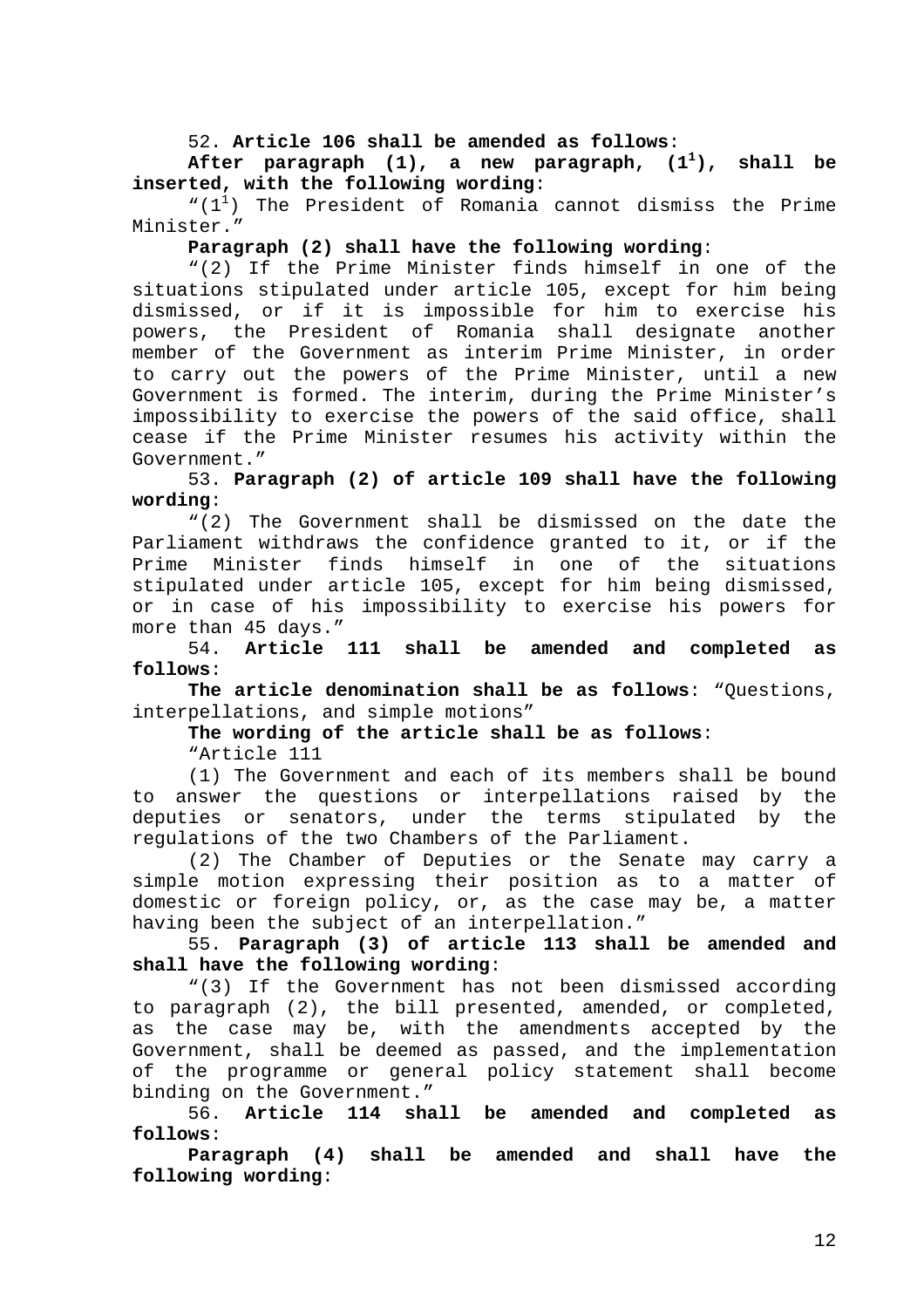"(4) The Government can only adopt emergency ordinances in exceptional cases, the regulation of which cannot be postponed, and have the obligation to give the reasons for their emergency status within their contents."

**After paragraph (4), two new paragraphs, (41 ) and (42 , shall be inserted, with the following wording**:

 $``(4<sup>1</sup>)$  An emergency ordinance shall only come into force after it has been submitted for debate in an emergency procedure to the Chamber having the competence to be notified, and after it has been published in the Official Gazette of Romania. If not in session, the Chambers shall be convened by all means within 5 days after submittal, or, as the case may be, after forwarding. If, within 30 days at the latest of the submittal date, the notified Chamber does not pronounce on the ordinance, the latter shall be deemed adopted and shall be sent to the other Chamber, which shall also make a decision in an emergency procedure. An emergency ordinance containing norms of the same kind as the organic law must be approved by a majority stipulated under article 74 (1).

(42 ) Emergency ordinances cannot be adopted in the field of constitutional laws, or affect the status of fundamental institutions of the State, the rights, freedoms and duties stipulated in the Constitution, the electoral rights, and cannot establish steps for transferring assets to public property forcibly."

**Paragraph (5) shall be amended and shall have the following wording**:

"(5) The ordinances the Parliament has been notified about shall be approved or rejected in a law which must also contain the ordinance that ceased to be effective according to paragraph (3)."

**After paragraph (5), a new paragraph, (51 ), shall be inserted, with the following wording**:

" $(5<sup>1</sup>)$  The law approving or rejecting an ordinance shall regulate, if the case may be, the necessary steps concerning the legal effects caused during the time the ordinance was in force."

# 57. **Article 117 shall be amended as follows**:

# **Paragraph (1) shall have the following wording**:

"(1) The Army shall be exclusively subordinated to the people's will, in order to guarantee the sovereignty, independence and unity of the State, the country's territorial integrity, and the constitutional democracy. Under the law and the international treaties Romania is a party to, the Army shall contribute to collective defence in military alliance systems, and participate in peace keeping or peace restoring missions."

### **Paragraph (2) shall have the following wording**:

"(2) The structure of the national defence system, the preparation of the population, economy and territory for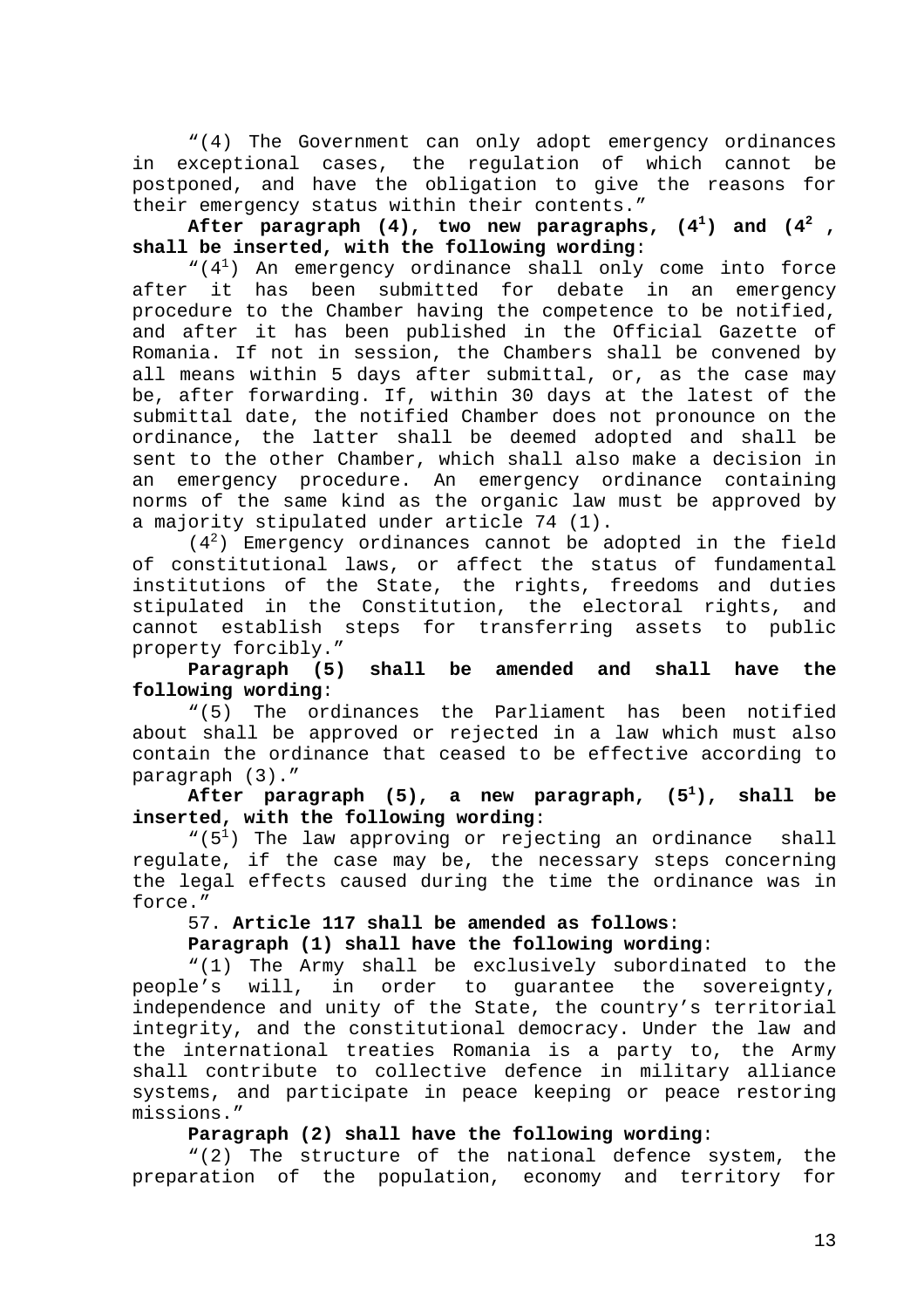defence, as well as the status of the military shall be regulated by an organic law."

**Paragraph (3) shall have the following wording**:

"(3) The provisions of paragraphs (1) and (2) shall apply accordingly to the other components of the Armed Forces established according to the law."

**Paragraph (5) shall have the following wording**:

"(5) Foreign troops can only enter, station, carry out operations, or pass through the Romanian territory under the terms of the law or the international treaties Romania is a party to."

58. **Article 118 shall be amended and shall have the following wording**:

"Article 118

The Supreme Council of National Defence shall unitarily organise and co-ordinate the activities concerning the country's defence and security, its participation in international security keeping, and in collective defence in military alliance systems, as well as in peace keeping or restoring missions."

59. **Article 119 shall be amended and shall have the following wording**:

"Article 119

(1) The public administration in territorialadministrative units shall be based on the principles of decentralisation, local autonomy, and deconcentration of public services."

(2) In the territorial-administrative units where citizens belonging to a national minority have a significant weight, provision shall be made for the oral and written use of that national minority's language in the relations with the local public administration authorities and the decentralised public services, under the terms stipulated by the organic law."

60. **Article 122 shall be amended and completed as follows**:

**Paragraphs (1), (2), and (3) shall have the following wording**:

"(1) The Government shall appoint a prefect in each county and in the Bucharest Municipality.

(2) The prefect is the representative of the Government at a local level and shall direct the decentralised public services of ministries and other bodies of the central public administration in the territorial-administrative units.

(3) The powers of the prefect shall be established by an organic law."

After paragraph  $(3)$ , a new paragraph,  $(3^1)$ , **), shall be inserted, with the following wording**:

" $(3<sup>1</sup>)$  Between the prefects, on the one hand, the local councils and the mayors, as well as the county councils and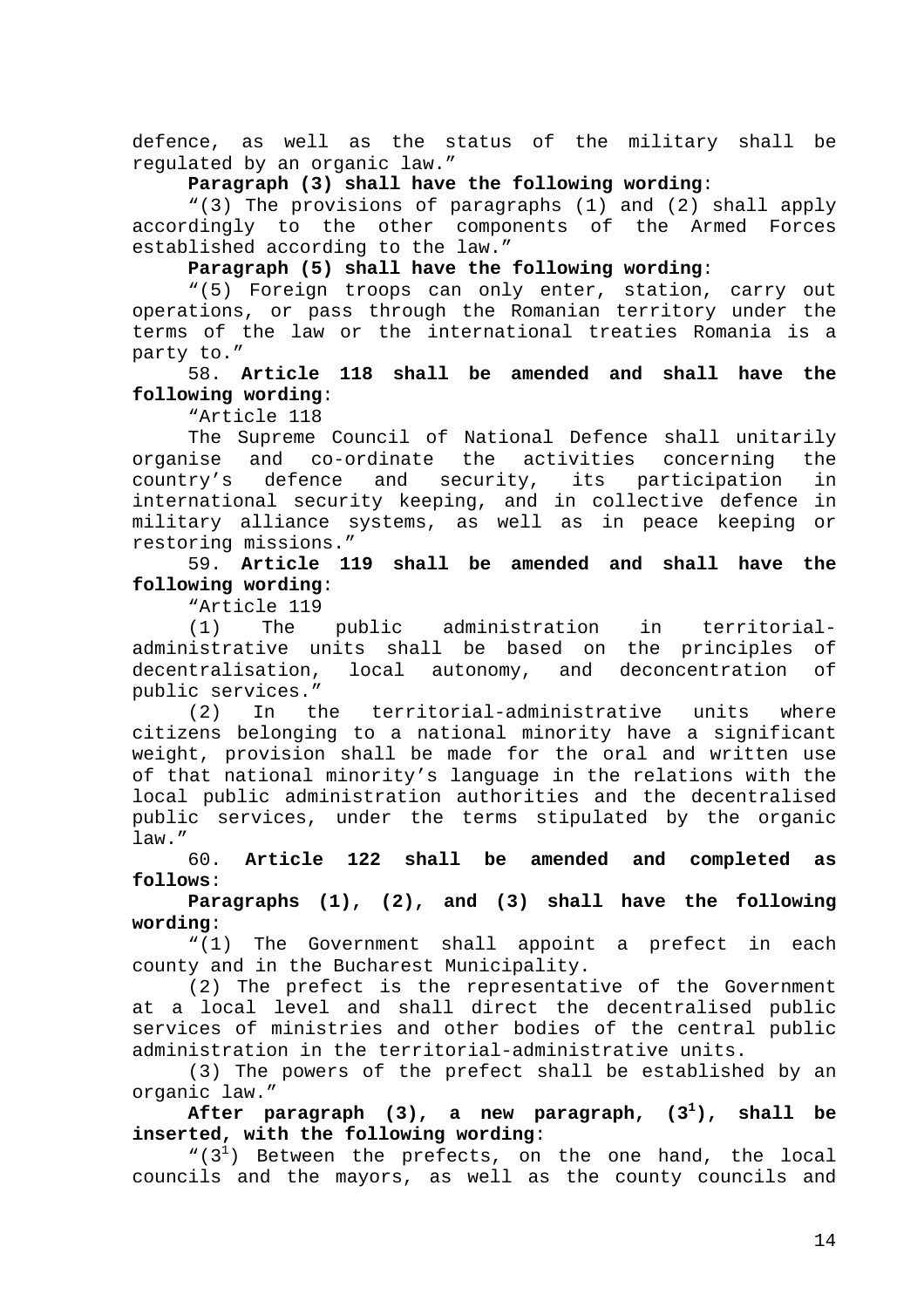their presidents, on the other hand, there are no subordination relationships."

61. **After paragraph (1) of article 123 a new paragraph, (1<sup>1</sup> ), shall be inserted, with the following wording**:

" $(1^1)$  Justice shall be one, impartial, and equal for all." 62. **Article 124 shall be amended and completed as**

**follows**: **Paragraph (1) shall be amended and shall have the**

**following wording**:

"(1) The judges appointed by the President of Romania shall be irremovable, according to the law."

**After paragraph (1), a new paragraph, (11 ), shall be inserted, with the following wording**:

" $(1^1)$  The appointment proposals, as well as the promotion, transfer of, and sanctions against judges shall only be within the competence of the Superior Council of Magistracy, under the terms of its organic law."

63. **Article 125 shall be amended and shall have the following wording**:

"Article 125

(1) Justice shall be administered by the High Court of Cassation and Justice, and the other courts of law set up by the law.

(2) The jurisdiction of the courts of law and the judging procedure shall only be stipulated by law.

(3) The High Court of Cassation and Justice shall provide a unitary interpretation and implementation of the law by the other courts of law, according to its competence.

(4) The composition of the High Court of Cassation and Justice, and the regulations for its functioning shall be set up in an organic law.

(5) It is prohibited to establish extraordinary courts of law. By means of an organic law, courts of law specialised in certain matters may be set up, allowing the participation, as the case may be, of persons outside magistracy.

(6) The judicial control of administrative acts of the public authorities, by way of the contentious business falling within the competence of administrative courts, is guaranteed, except for those regarding relations with the Parliament, as well as the military command acts. The administrative courts judging contentious business have the jurisdiction to solve the applications filed by persons aggrieved by statutory orders or, as the case may be, by provisions in statutory orders declared unconstitutional."

64. **Article 127 shall be amended and completed as follows**:

**The article denomination shall be as follows**: "Use of mother tongue and interpreters in court"

**Paragraph (2) shall be amended and shall have the following wording**: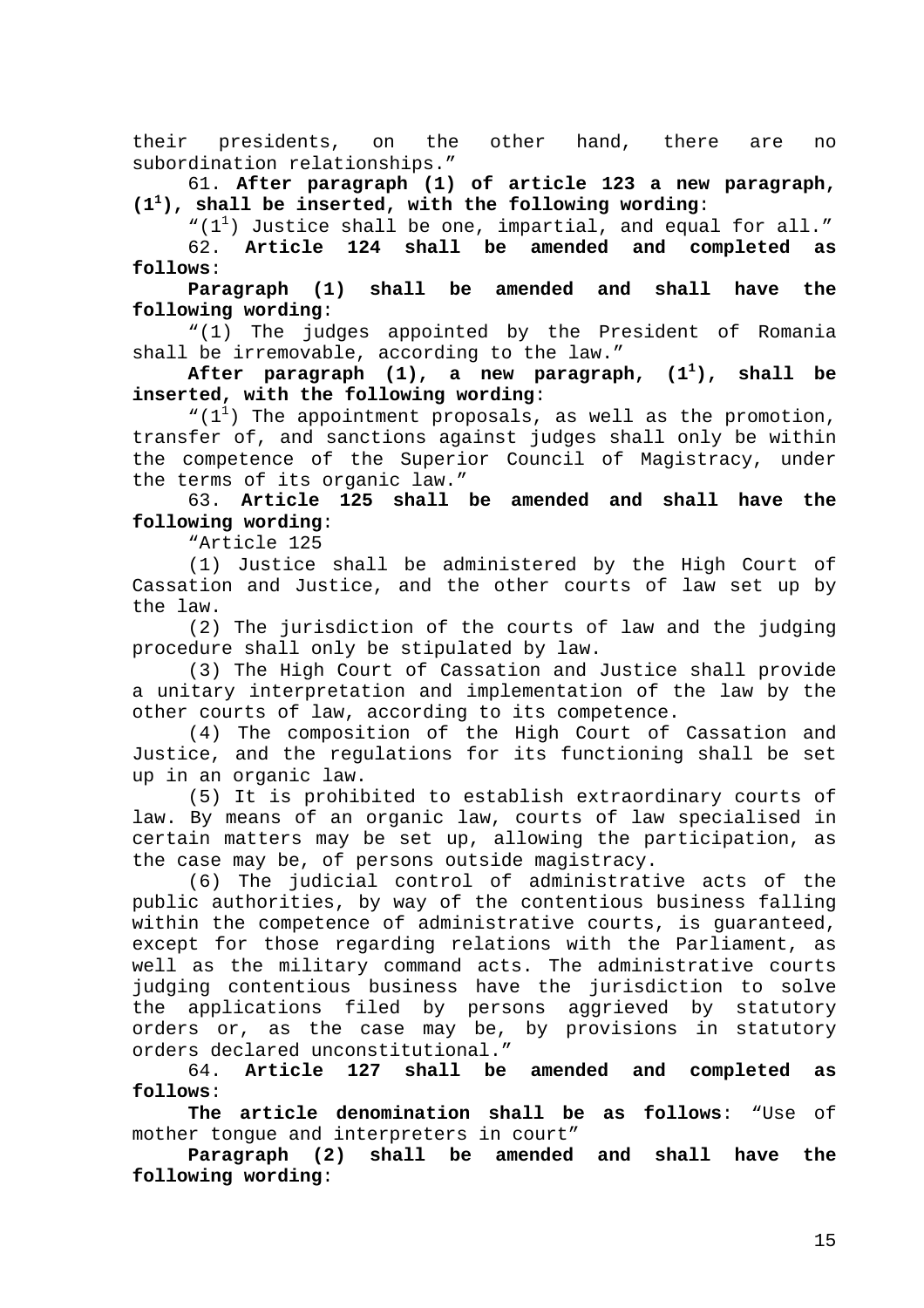"(2) Romanian citizens belonging to national minorities have the right to express themselves in their mother tongue before the courts of law, under the terms of the organic law."

**After paragraph (2) two new paragraphs, (3) and (4), shall be inserted, with the following wording**:

"(3) The ways for exercising the right stipulated under paragraph (2), including the use of interpreters or translations, shall be stipulated so as not to hinder the proper administration of justice and not to involve additional expenses to those interested.

(4) Foreign citizens and stateless persons who do not understand or do not speak the Romanian language shall be entitled to take cognisance of all the file papers and proceedings, to speak in court and draw conclusions, by means of an interpreter; in criminal law suits, this right is ensured free of charge."

65. **Under article 130, a new paragraph, (3), shall be inserted, with the following wording**:

"(3) The public prosecutor's offices attached to courts of law shall direct and supervise the criminal investigation activity of the police, according to the law."

66. **Article 132 shall be amended as follows**:

**The article denomination shall be as follows**: "Role and structure"

**The wording of the article shall be as follows**:

"Article 132

(1) The Superior Council of Magistracy shall guarantee the independence of justice.

(2) The Superior Council of Magistracy shall be comprised of 19 members, of whom:

a) 14 are elected in the general meetings of the magistrates, and validated by the Senate; they shall belong to two sections, one for judges and one for public prosecutors; the first is comprised of 9 judges, and the second of 5 public prosecutors;

b) 2 representatives of the civil society, specialists in law, who enjoy a good professional and moral reputation, elected by the Senate; these shall only participate in plenary proceedings;

c) the minister of justice, the president of the High Court of Cassation and Justice, and the general public prosecutor of the Public Prosecutor's Office attached to the High Court of Cassation and Justice.

(3) The president of the Superior Council of Magistracy shall be elected for one year's term of office, which cannot be renewed, from among the magistrates listed under paragraph (2) a).

(4) The length of the term of office of the Superior Council of Magistracy members shall be 6 years.

(5) The Superior Council of Magistracy shall make decisions by secret vote.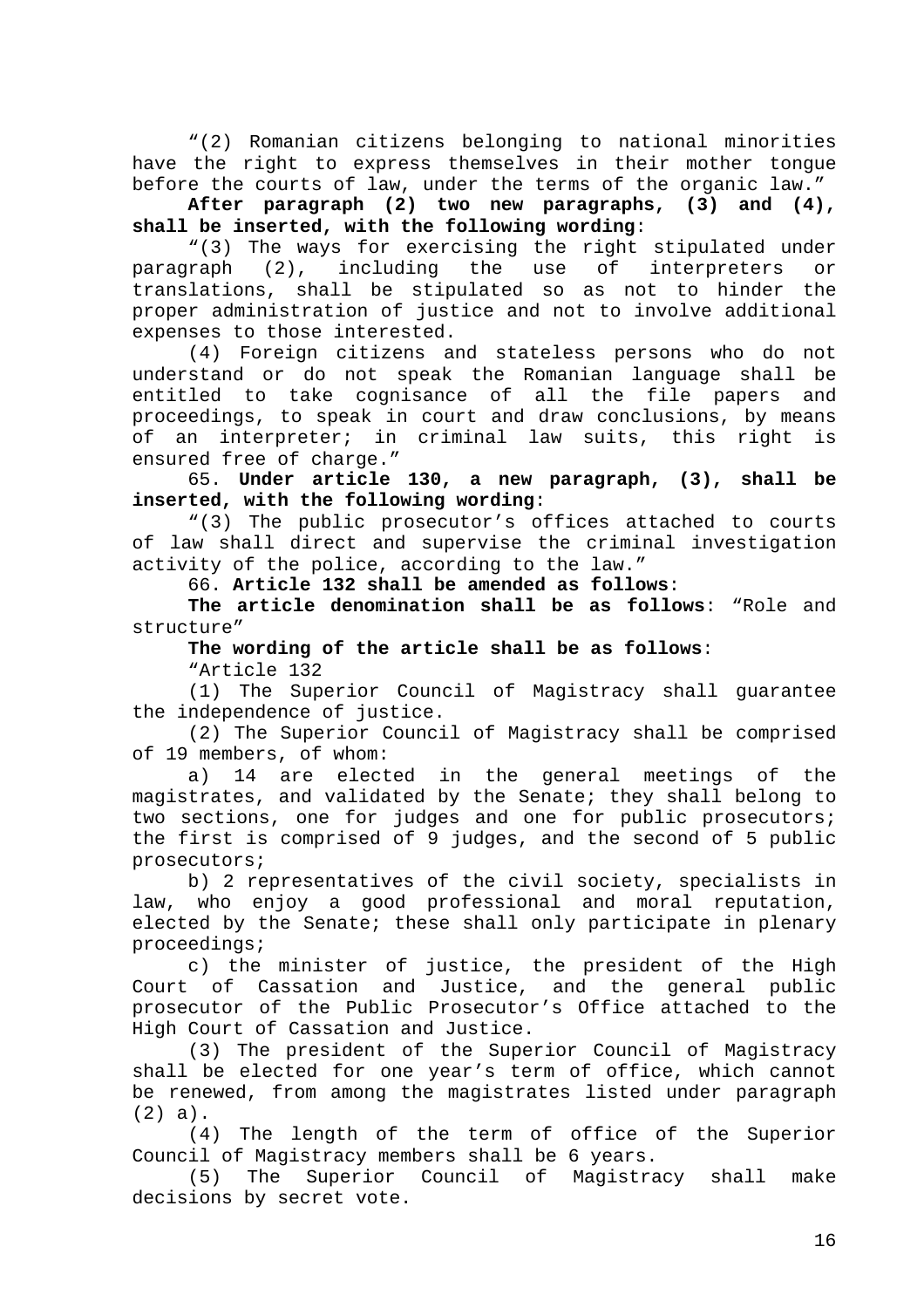(6) The President of Romania shall preside over the proceedings of the Superior Council of Magistracy he takes part in.

(7) Decisions by the Superior Council of Magistracy shall be final and irrevocable, except for those stipulated under article 133 (2)."

67. **Article 133 shall be amended and shall have the following wording**:

"Article 133

(1) The Superior Council of Magistracy shall propose to the President of Romania the appointment of judges and public prosecutors, except for the trainees, according to the law.

(2) The Superior Council of Magistracy shall perform the role of a court of law, by means of its sections, as regards the disciplinary liability of judges and public prosecutors, based on the procedures set up by its organic law. In such cases, the minister of justice, the president of the High Court of Cassation and Justice, and the general public prosecutor of the Public Prosecutor's Office attached to the High Court of Cassation and Justice shall not be entitled to vote.

(3) Decisions by the Superior Council of Magistracy as regards discipline may be contested before the High Court of Cassation and Justice.

(4) The Superior Council of Magistracy shall also perform other duties stipulated by its organic law, in order to accomplish its role of guarantor for the independence of justice."

68. **Article 134 shall be amended and completed as follows**:

**Paragraph (1) shall be amended and shall have the following wording**:

"(1) Romania's economy is a free market economy, based on free enterprise and competition."

**Point c) of paragraph (2) shall have the following wording**:

"c) stimulation of national scientific and technological research, arts, and protection of copyright;"

**Under paragraph (2), a new point, g), shall be inserted, with the following wording**:

"g) implementation of regional development policies in compliance with the objectives of the European Union."

69. **Article 135 shall be amended and shall have the following wording**:

"Article 135

(1) Property is public or private.

(2) Public property is guaranteed and protected by the law, and belongs to the State or to territorial-administrative units.

(3) The mineral resources of public interest, the air, the waters with energy potential that can be used for national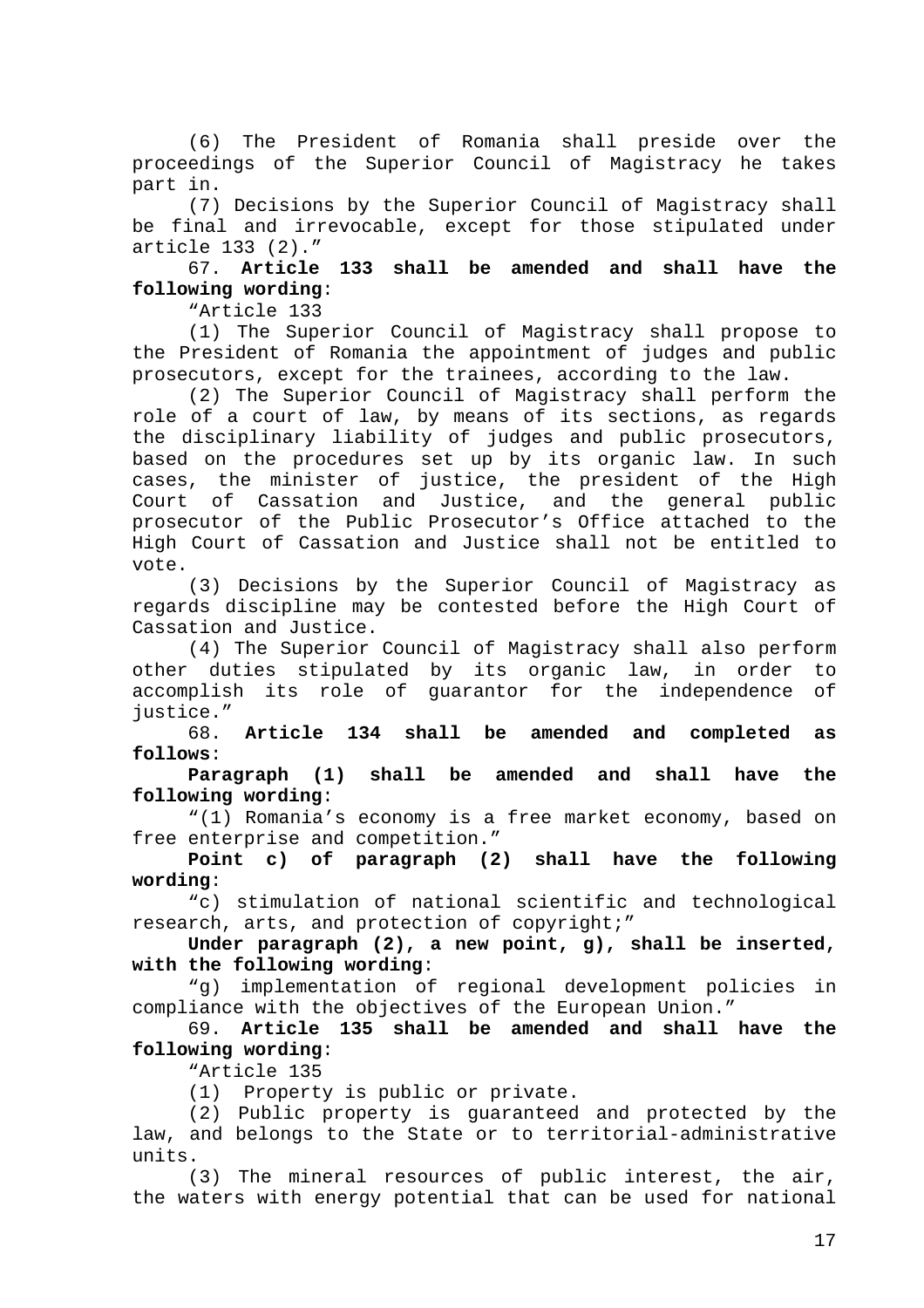interests, the beaches, the territorial sea, the natural resources of the economic zone and the continental shelf, as well as other possessions established by the organic law, shall be public property exclusively.

(4) Public property is inalienable. Under the terms of the organic law, the public property can be managed by autonomous régies or public institutions, or can be granted or leased; also, it can be transferred for free usage to public utility institutions.

(5) Private property is inviolable, in accordance with the organic law."

70. **Paragraph (2) of article 136 shall be completed, at the end, as follows**:

"under the circumstances of Romania's accession to the European Union, the circulation and replacement of the national currency by that of the European Union may be acknowledged, by means of an organic law."

71. **Article 138 shall be amended and completed as follows**:

**The article denomination shall be as follows**: "Taxes, duties, and other contributions"

**After paragraph (2), a new paragraph, (3), shall be inserted, with the following wording**:

(3) The sums representing contributions to the establishment of funds shall only be used, according to the law, for their actual purpose."

72. **Article 139 shall be amended and completed as follows:**

**Paragraph (1) shall be amended and shall have the following wording**:

"(1) The Court of Audit shall exercise control over the formation, administration, and use of the financial resources of the State and public sector. Under the terms of the organic law, the disputes resulting from the activity of the Court of Audit shall be solved by specialised courts of law."

**Paragraph (4) shall be amended and shall have the following wording**:

"(4) Audit advisers shall be appointed by the Parliament for a term of office of 9 years, which cannot be extended or renewed. Members of the Court of Audit shall be independent in exercising their term of office and irremovable throughout its duration. They shall be subject to the incompatibilities the law stipulates for judges."

**After paragraph (4), two new paragraphs, (5) and (6), shall be inserted, with the following wording**:

"(5) The Court of Audit shall be renewed with one third of the audit advisers appointed by the Parliament, every 3 years, under the terms stipulated by the organic law of the Court.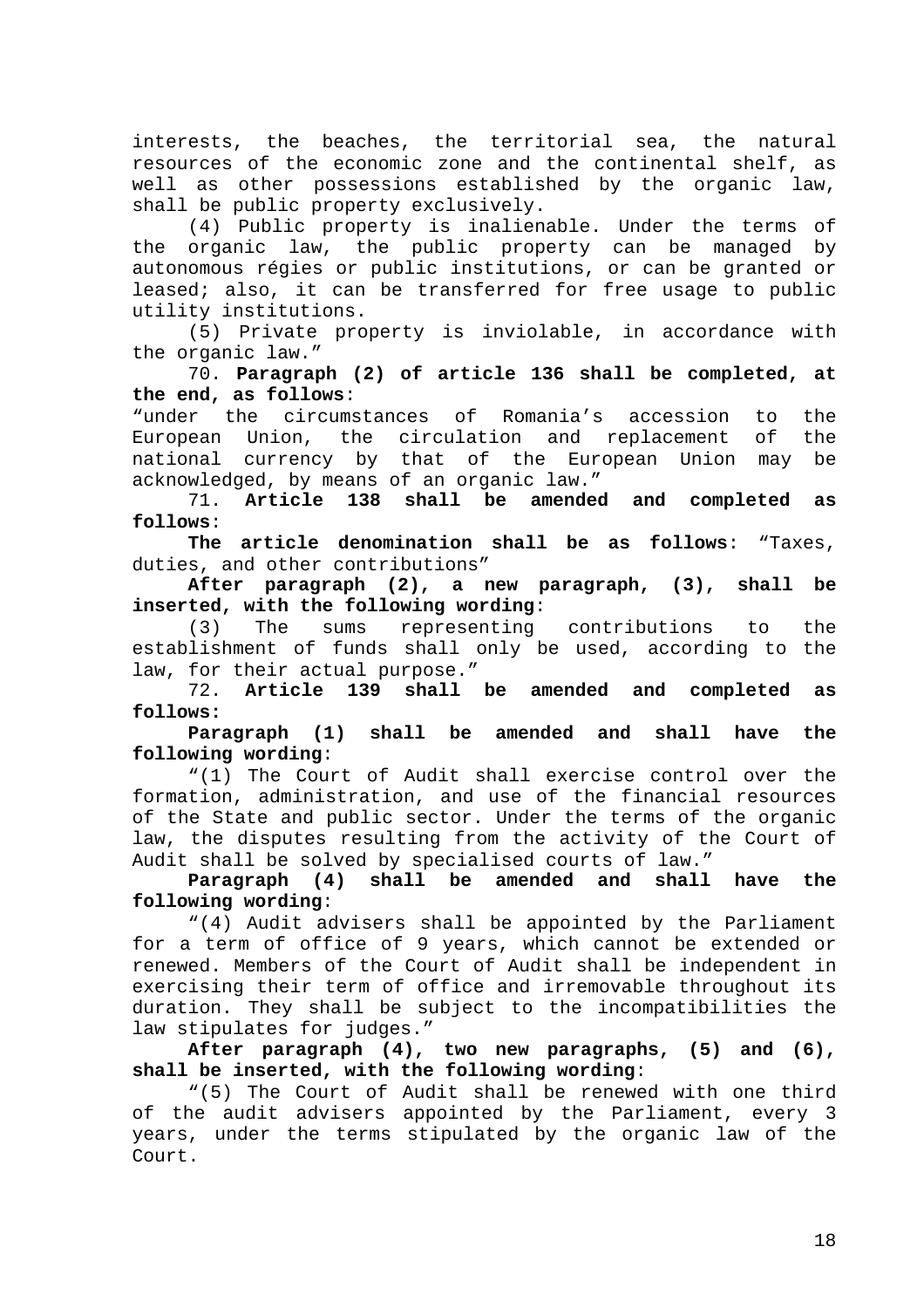(6) The Parliament shall be entitled to revoke the members of the Court of Audit, in the instances and under the terms stipulated by the law."

73. **After article 139, a new article, 139<sup>1</sup> , shall be inserted, with the following wording**:

**The article denomination shall be as follows**: "The Economic and Social Council"

**The wording of the article shall be as follows**: "Article 1391

The Economic and Social Council shall be an advisory body of the Parliament and Government, in the specialised fields stated by the organic law for its establishment, organisation, and functioning."

74. **Before paragraph (1) of article 140, a new paragraph shall be inserted, with the following wording**:

"(1) The Constitutional Court shall be the guarantor for the supremacy of Constitution."

75. **Article 144 shall be amended and completed as follows**:

**Point a) shall be amended and shall have the following wording**:

"a) to adjudicate on the constitutionality of laws, before the promulgation thereof upon notification by the President of Romania, one of the presidents of the two Chambers, the Government, the High Court of Cassation and Justice, the Advocate of the People, a number of at least 50 deputies or at least 25 senators, as well as ex officio, on initiatives to revise the Constitution;"

After point a), a new point, a<sup>1</sup>), shall be inserted, with **the following wording**:

"a<sup>1</sup>) to adjudicate on the constitutionality of treaties or other international agreements, upon notification by one of the presidents of the two Chambers, a number of at least 50 deputies or at least 25 senators;"

**Point c) shall be amended and shall have the following wording**:

"c) to decide on objections as to the unconstitutionality of laws and ordinances, brought up before courts of law or commercial arbitration; the objection as to the unconstitutionality may also be brought up directly by the Advocate of the People;"

After point c), a new point, c<sup>1</sup>), shall be inserted, with **the following wording**:

"c<sup>1</sup>) to solve legal disputes of a constitutional nature between public authorities, at the request of the President of Romania, one of the presidents of the two Chambers, the Prime Minister, or of the president of the Superior Council of Magistracy;"

After point i, a new point, i<sup>1</sup>), shall be inserted, with **the following wording**: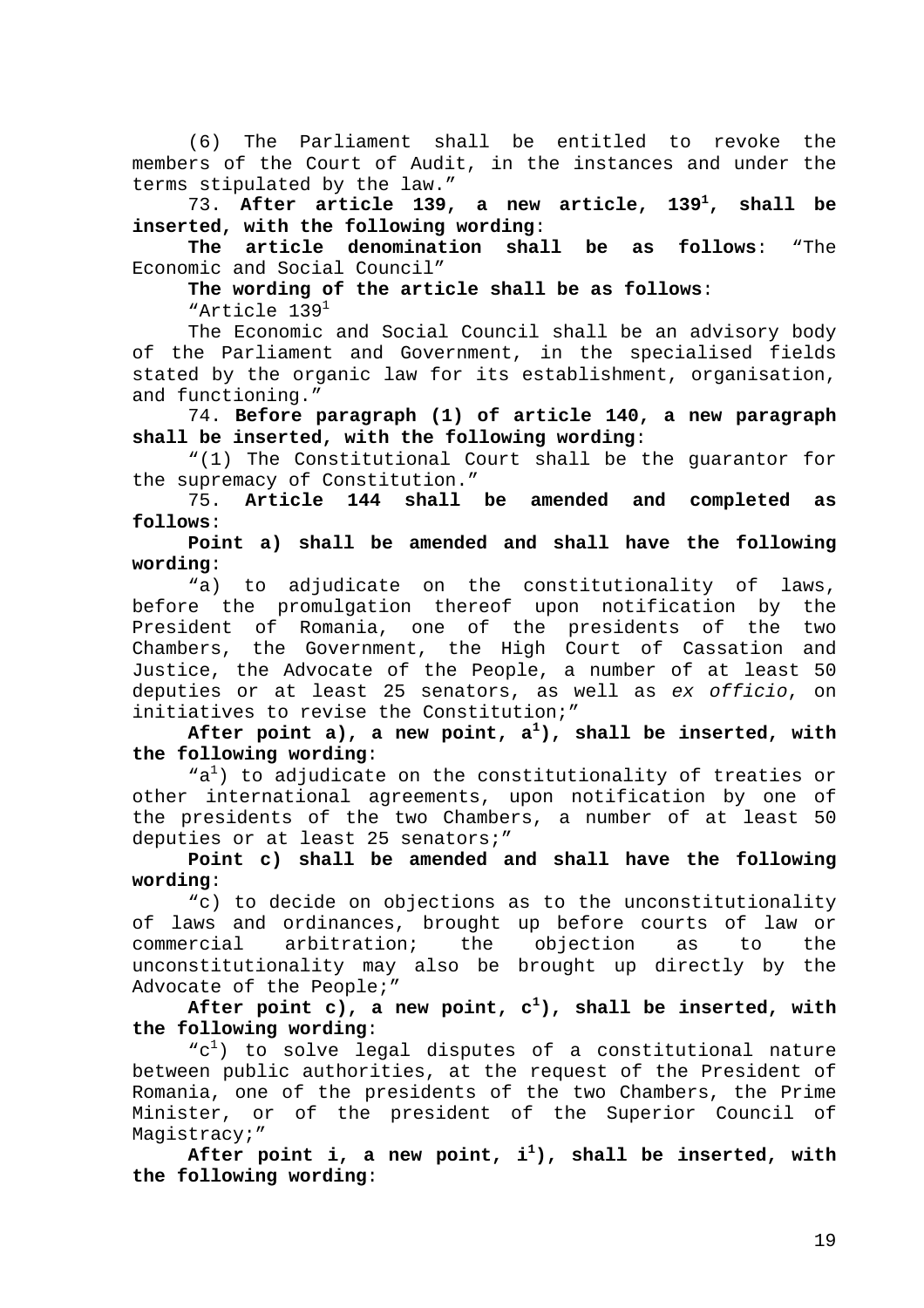"i<sup>1</sup>) to carry out also other duties stipulated by the organic law of the Court."

76. **Article 145 shall be amended and shall have the following wording**:

"Article 145

(1) The provisions of the laws and ordinances in force, as well as those of the regulations, which are found to be unconstitutional, shall cease their legal effects within 45 days of the publication of the decision of the Constitutional Court if, in the meantime, the Parliament or the Government, as the case may be, cannot bring into line the unconstitutional provisions with the provisions of the Constitution. For this limited length of time the provisions found to be unconstitutional shall be suspended de jure.

(2) In cases of unconstitutionality of laws, before the promulgation thereof, the Parliament is bound to reconsider those provisions, in order to bring them into line with the decision of the Constitutional Court.

(3) If the constitutionality of a treaty or international agreement has been found according to article 144  $\texttt{a}^{\texttt{l}}$ ), such document cannot be the subject of an objection of unconstitutionality. The treaty or international agreement found to be unconstitutional shall not be ratified.

(4) Decisions of the Constitutional Court shall be published in the Official Gazette of Romania. As from their publication, decisions shall be generally binding and effective only for the future."

77. **After article 145, a new title, V1 , shall be inserted, with the denomination "Euro-Atlantic Integration", comprised of two new articles, 1451 and 1452 , with the following wording:**

**The denomination of article 1451 shall be as follows**: "Integration into the European Union"

**The wording of the article shall be as follows**: "Article 1451

(1) Romania's accession to the constituent treaties of the European Union, with a view to transferring certain powers to community institutions, as well as to exercising in common with the other member states the abilities stipulated in such treaties, shall be carried out by means of a law adopted in the joint session of the Chamber of Deputies and the Senate, with a majority of two thirds of the number of deputies and senators.

(2) As a result of the accession, the provisions of the constituent treaties of the European Union, as well as the other mandatory community regulations shall take precedence over the opposite provisions of the national laws, in compliance with the provisions of the accession act.

(3) The provisions of paragraphs (1) and (2) shall also apply accordingly for the accession to the acts revising the constituent treaties of the European Union.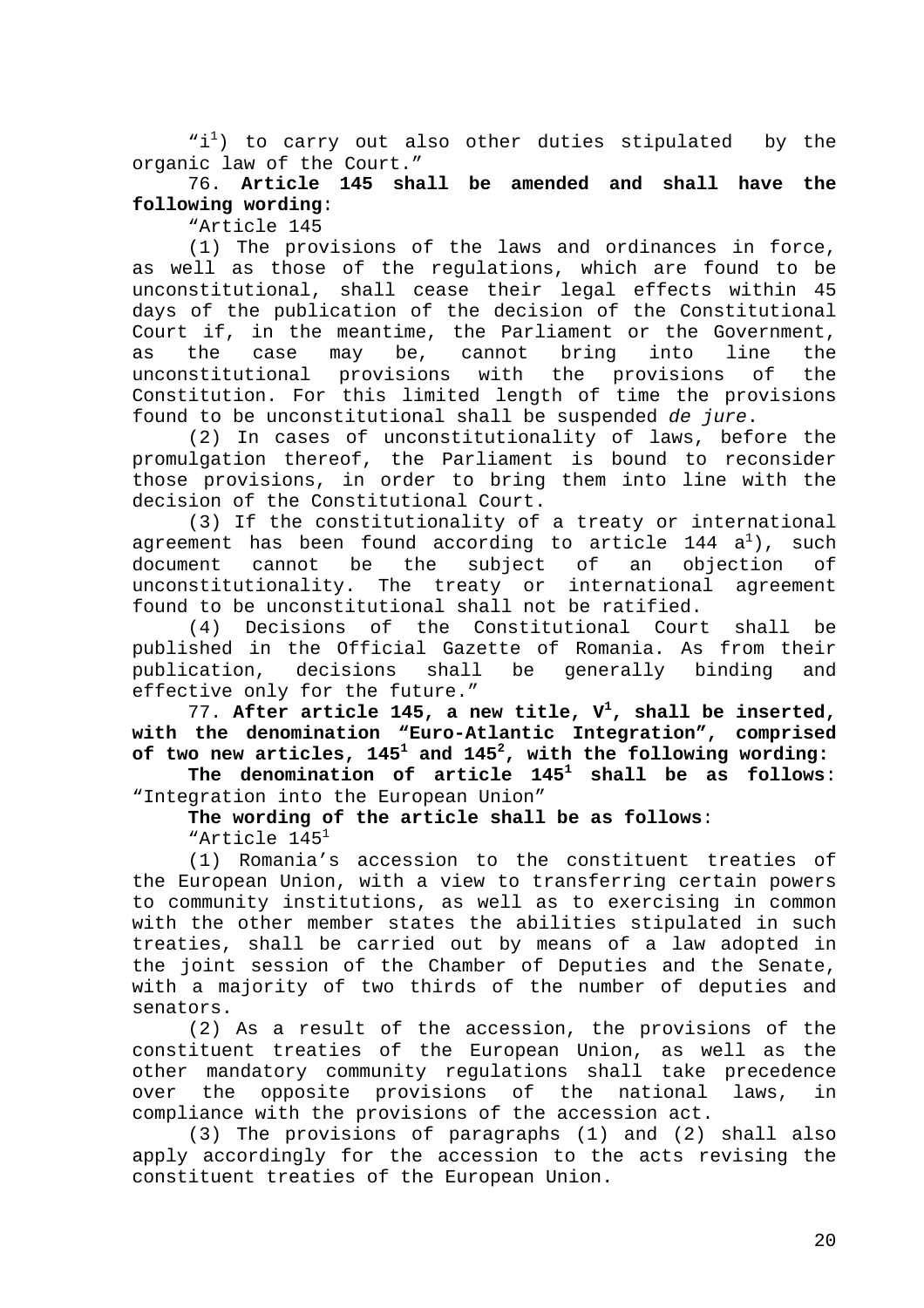(4) The Parliament, the President of Romania, the Government, and the judicial authority shall guarantee that the obligations resulting from the accession act and the provisions of paragraph (2) are implemented.

(5) The Government shall send to the two Chambers of the Parliament the draft mandatory acts before they are submitted to the European Union institutions for approval."

**The denomination of article 1452 shall be as follows**: "Accession to the North Atlantic Treaty"

**The wording of the article shall be as follows**:

"Article 1452

Romania's accession to the North Atlantic Treaty shall take place by means of a law adopted in the joint session of the Chamber of Deputies and the Senate, with a majority of two thirds of the number of deputies and senators."

78. **Article 151 shall be amended and shall have the following wording**:

**The article denomination shall be as follows:** "Transitory provisions"

**The wording of the article shall be as follows**:

"Article 151

(1) The bills and legislative proposals pending the legislation shall be debated and adopted in compliance with the constitutional provisions existing before the coming into force of the revision law.

(2) The institutions stipulated by the Constitution, existing on the date of coming into force of the revision law, shall operate until the setting up of the new ones.

(3) The provisions of paragraph (1) of article 83 shall apply starting from the next presidential term of office.

(4) The provisions regarding the High Court of Cassation and Justice shall be implemented within 2 years at most of the date of coming into force of the revision law.

(5) The judges in office of the Supreme Court of Justice and the audit advisers appointed by the Parliament shall continue their activity until the term of office for which they were appointed expires. To ensure the renewal of the Court of Audit every 3 years, on the expiry of the term of office of the current audit advisers, these may be appointed for another 3-year or 6-year term of office.

(6) Until the establishment of specialised courts of law, the disputes resulting from the activity of the Court of Audit shall be solved by ordinary courts of law."

79. **Article 152 shall be amended and shall have the following wording:**

**The article denomination shall be as follows**: "Republication of the Constitution"

**The wording of the article shall be as follows**: "Article 152

The law for the revision of the Constitution shall be published in the Official Gazette of Romania within 5 days of